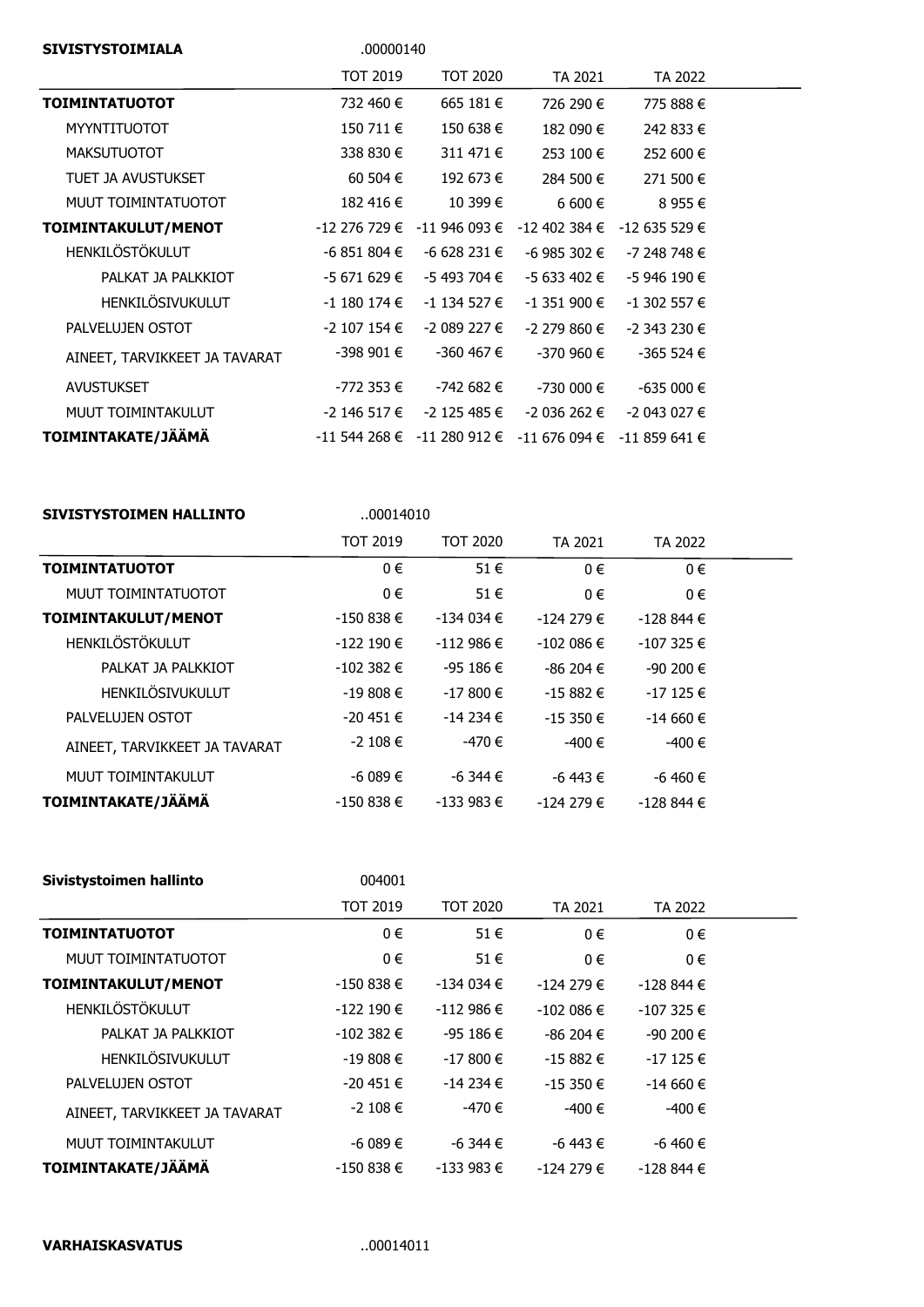|                               | TOT 2019       | TOT 2020       | TA 2021        | TA 2022        |  |
|-------------------------------|----------------|----------------|----------------|----------------|--|
| <b>TOIMINTATUOTOT</b>         | 478 423 €      | 276 920 €      | 288 300 €      | 288 300 €      |  |
| <b>MYYNTITUOTOT</b>           | 31 430 €       | 5 315 €        | $0 \in$        | $0 \in$        |  |
| <b>MAKSUTUOTOT</b>            | 289 520 €      | 270 110 €      | 212 300 €      | 212 300 €      |  |
| TUET JA AVUSTUKSET            | $0 \in$        | 1 083 €        | 76 000 €       | 76 000 €       |  |
| MUUT TOIMINTATUOTOT           | 157 473 €      | 412€           | $0 \in$        | $0 \in$        |  |
| TOIMINTAKULUT/MENOT           | -3 244 736 €   | -3 203 130 €   | $-3$ 259 351 € | $-3,348,842$ € |  |
| <b>HENKILÖSTÖKULUT</b>        | $-1852205 \in$ | -1 774 343 €   | $-1934289 \in$ | -2 123 902 €   |  |
| PALKAT JA PALKKIOT            | $-1$ 542 156 € | $-1$ 478 318 € | $-1$ 571 901 € | $-1$ 727 211 € |  |
| HENKILÖSIVUKULUT              | $-310049 \in$  | -296 024 €     | $-362388 \in$  | $-396691€$     |  |
| PALVELUJEN OSTOT              | $-222703 \in$  | -307 203 €     | $-305650€$     | $-313960 \in$  |  |
| AINEET, TARVIKKEET JA TAVARAT | -39 990 €      | -46 784 €      | $-33310€$      | $-34460 \in$   |  |
| AVUSTUKSET                    | -742 853 €     | -713 682 €     | $-700000 \in$  | $-600000 \in$  |  |
| MUUT TOIMINTAKULUT            | -386 985 €     | $-361118 \in$  | -286 102 €     | $-276520 \in$  |  |
| TOIMINTAKATE/JÄÄMÄ            | $-2766313 \in$ | -2 926 211 €   | -2 971 051 €   | $-3060542 \in$ |  |

| Kunnan yks.hoid.tuki perh.pvähoitajille | 004315 |
|-----------------------------------------|--------|
|-----------------------------------------|--------|

|                     | <b>TOT 2019</b> | TOT 2020  | TA 2021 | TA 2022 |  |
|---------------------|-----------------|-----------|---------|---------|--|
| TOIMINTAKULUT/MENOT | 0€              | -71 954 € | 0€      | 0€      |  |
| <b>AVUSTUKSET</b>   | $0 \in$         | -71 954 € | ∩€      | 0€      |  |
| TOIMINTAKATE/JÄÄMÄ  | 0€              | -71 954 € | $0 \in$ | 0€      |  |

| Avoin varhaiskasvatus         | 004318          |                 |              |              |  |
|-------------------------------|-----------------|-----------------|--------------|--------------|--|
|                               | <b>TOT 2019</b> | <b>TOT 2020</b> | TA 2021      | TA 2022      |  |
| <b>TOIMINTATUOTOT</b>         | 0€              | 760€            | 1 800 €      | 1 800 €      |  |
| <b>MAKSUTUOTOT</b>            | $0 \in$         | 760€            | 1 800 €      | 1 800 €      |  |
| TOIMINTAKULUT/MENOT           | 0€              | $-63345 \in$    | $-85377 \in$ | $-85830€$    |  |
| HENKILÖSTÖKULUT               | 0€              | $-60$ 491 €     | $-74527 \in$ | $-74980€$    |  |
| PALKAT JA PALKKIOT            | $0 \in$         | $-50077 \in$    | $-62000 \in$ | $-62000 \in$ |  |
| HENKILÖSIVUKULUT              | $0 \in$         | $-10414 \in$    | $-12527 \in$ | $-12980€$    |  |
| PALVELUJEN OSTOT              | $0 \in$         | $-2021€$        | $-8300 \in$  | $-8300 \in$  |  |
| AINEET, TARVIKKEET JA TAVARAT | $0 \in$         | $-833 \in$      | $-2,400$ €   | $-2,400$ €   |  |
| MUUT TOIMINTAKULUT            | 0€              | 0€              | $-150 \in$   | $-150 \in$   |  |
| TOIMINTAKATE/JÄÄMÄ            | 0€              | $-62585 \in$    | $-83577 \in$ | $-84030€$    |  |

| Varhaiskasvatuksen yhteiset | 004310          |                 |               |               |  |
|-----------------------------|-----------------|-----------------|---------------|---------------|--|
|                             | <b>TOT 2019</b> | <b>TOT 2020</b> | TA 2021       | TA 2022       |  |
| <b>TOIMINTATUOTOT</b>       | 156 741 €       | 1 203 €         | 76 000 €      | 76 000 €      |  |
| TUET JA AVUSTUKSET          | $0 \in$         | 1 083 €         | 76 000 €      | 76 000 €      |  |
| MUUT TOIMINTATUOTOT         | 156 741 €       | 120€            | $0 \in$       | $0 \in$       |  |
| TOIMINTAKULUT/MENOT         | $-155855 \in$   | $-173602 \in$   | $-205210 \in$ | $-209279 \in$ |  |
| <b>HENKILÖSTÖKULUT</b>      | $-113778 \in$   | $-119318 \in$   | $-145013 \in$ | $-145122 \in$ |  |
| PALKAT JA PALKKIOT          | $-94263 \in$    | $-99263 \in$    | $-120000 \in$ | $-120000 \in$ |  |
| HENKILÖSIVUKULUT            | $-19515 \in$    | $-200056 \in$   | $-25013 \in$  | $-25122 \in$  |  |
| PALVELUJEN OSTOT            | $-28605 \in$    | $-23656 \in$    | $-32950 \in$  | $-36860 \in$  |  |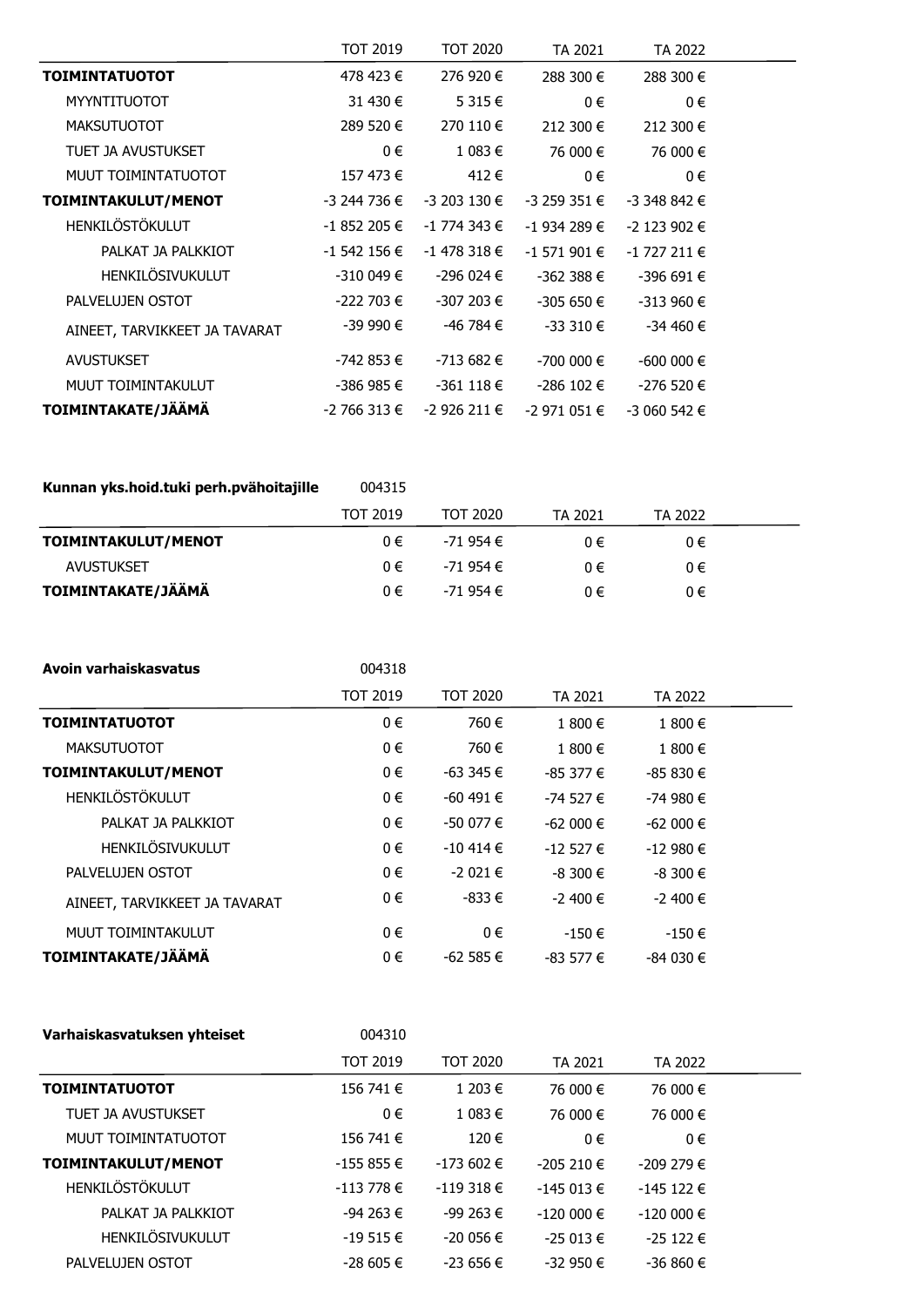| AINEET, TARVIKKEET JA TAVARAT | -3 842 € | -3 343 €   | -5 600 €   | -5 600 €   |
|-------------------------------|----------|------------|------------|------------|
| MUUT TOIMINTAKULUT            | $-9630€$ | -27 285 €  | -21.647 €  | -21.697 €  |
| TOIMINTAKATE/JÄÄMÄ            | 886 €    | -172 399 € | -129 210 € | -133 279 € |

| Aurinkolinna                  | 004311          |                 |               |               |  |
|-------------------------------|-----------------|-----------------|---------------|---------------|--|
|                               | <b>TOT 2019</b> | <b>TOT 2020</b> | TA 2021       | TA 2022       |  |
| <b>TOIMINTATUOTOT</b>         | 64 123 €        | 33 011 €        | 40 500 €      | 40 500 €      |  |
| <b>MAKSUTUOTOT</b>            | 63 895 €        | 32 920 €        | 40 500 €      | 40 500 €      |  |
| MUUT TOIMINTATUOTOT           | 228€            | 91€             | 0€            | 0€            |  |
| TOIMINTAKULUT/MENOT           | $-701816 \in$   | $-603639 \in$   | $-481696 \in$ | $-513245 \in$ |  |
| <b>HENKILÖSTÖKULUT</b>        | -499 024 €      | -426 188 €      | $-382579 \in$ | $-415884€$    |  |
| PALKAT JA PALKKIOT            | $-418514€$      | $-355152 \in$   | $-312700 \in$ | $-337500 \in$ |  |
| HENKILÖSIVUKULUT              | $-80510€$       | -71 037 €       | -69 879 €     | -78 384 €     |  |
| PALVELUJEN OSTOT              | -50 778 €       | -67 893 €       | $-62200 \in$  | $-62200 \in$  |  |
| AINEET, TARVIKKEET JA TAVARAT | $-12551 \in$    | $-13433 \in$    | -5 760 €      | $-5810€$      |  |
| <b>AVUSTUKSET</b>             | -38€            | $0 \in$         | 0€            | 0€            |  |
| MUUT TOIMINTAKULUT            | $-139$ 424 €    | $-96$ 125 €     | $-31157 \in$  | $-29351 \in$  |  |
| TOIMINTAKATE/JÄÄMÄ            | -637 693 €      | -570 628 €      | -441 196 €    | -472 745 €    |  |

| Yksityisen hoidon tuki Kela | 004312          |            |               |               |  |
|-----------------------------|-----------------|------------|---------------|---------------|--|
|                             | <b>TOT 2019</b> | TOT 2020   | TA 2021       | TA 2022       |  |
| TOIMINTAKULUT/MENOT         | $-223302 \in$   | -238 790 € | $-210000 \in$ | $-150000 \in$ |  |
| PALVELUJEN OSTOT            | $0 \in$         | -840 €     | 0€            | 0€            |  |
| AVUSTUKSET                  | $-223302 \in$   | -237 950 € | $-210000 \in$ | $-150000 \in$ |  |
| TOIMINTAKATE/JÄÄMÄ          | $-223302 \in$   | -238 790 € | $-210000 \in$ | $-150000 \in$ |  |

| Linnunlaulun päiväkoti        | 004313          |                 |                |                |  |
|-------------------------------|-----------------|-----------------|----------------|----------------|--|
|                               | <b>TOT 2019</b> | <b>TOT 2020</b> | TA 2021        | TA 2022        |  |
| <b>TOIMINTATUOTOT</b>         | 157 929 €       | 128 538 €       | 130 000 €      | 130 000 €      |  |
| <b>MYYNTITUOTOT</b>           | 29 748 €        | 5 315 €         | 0€             | $0 \in$        |  |
| <b>MAKSUTUOTOT</b>            | 127 752 €       | 123 022 €       | 130 000 €      | 130 000 €      |  |
| MUUT TOIMINTATUOTOT           | 429€            | 201€            | $0 \in$        | 0€             |  |
| TOIMINTAKULUT/MENOT           | $-1$ 288 141 €  | $-1$ 295 004 €  | $-1$ 427 800 € | $-1$ 589 301 € |  |
| HENKILÖSTÖKULUT               | $-922613 \in$   | -872 062 €      | $-1020502 \in$ | $-1$ 184 329 € |  |
| PALKAT JA PALKKIOT            | -765 930 €      | -726 289 €      | $-848800€$     | -979 310 €     |  |
| HENKILÖSIVUKULUT              | $-156684 \in$   | -145 773 €      | $-171702 \in$  | $-205019 \in$  |  |
| PALVELUJEN OSTOT              | $-108$ 169 €    | $-160$ 156 €    | $-160300 \in$  | $-164700 \in$  |  |
| AINEET, TARVIKKEET JA TAVARAT | $-21415 \in$    | $-26834€$       | $-15850€$      | $-16950 \in$   |  |
| <b>AVUSTUKSET</b>             | $-31 \in$       | $0 \in$         | 0€             | 0€             |  |
| MUUT TOIMINTAKULUT            | $-235912 \in$   | $-235952 \in$   | $-231148 \in$  | $-223322$ €    |  |
| TOIMINTAKATE/JÄÄMÄ            | $-1$ 130 213 €  | $-1$ 166 466 €  | $-1$ 297 800 € | $-1$ 459 301 € |  |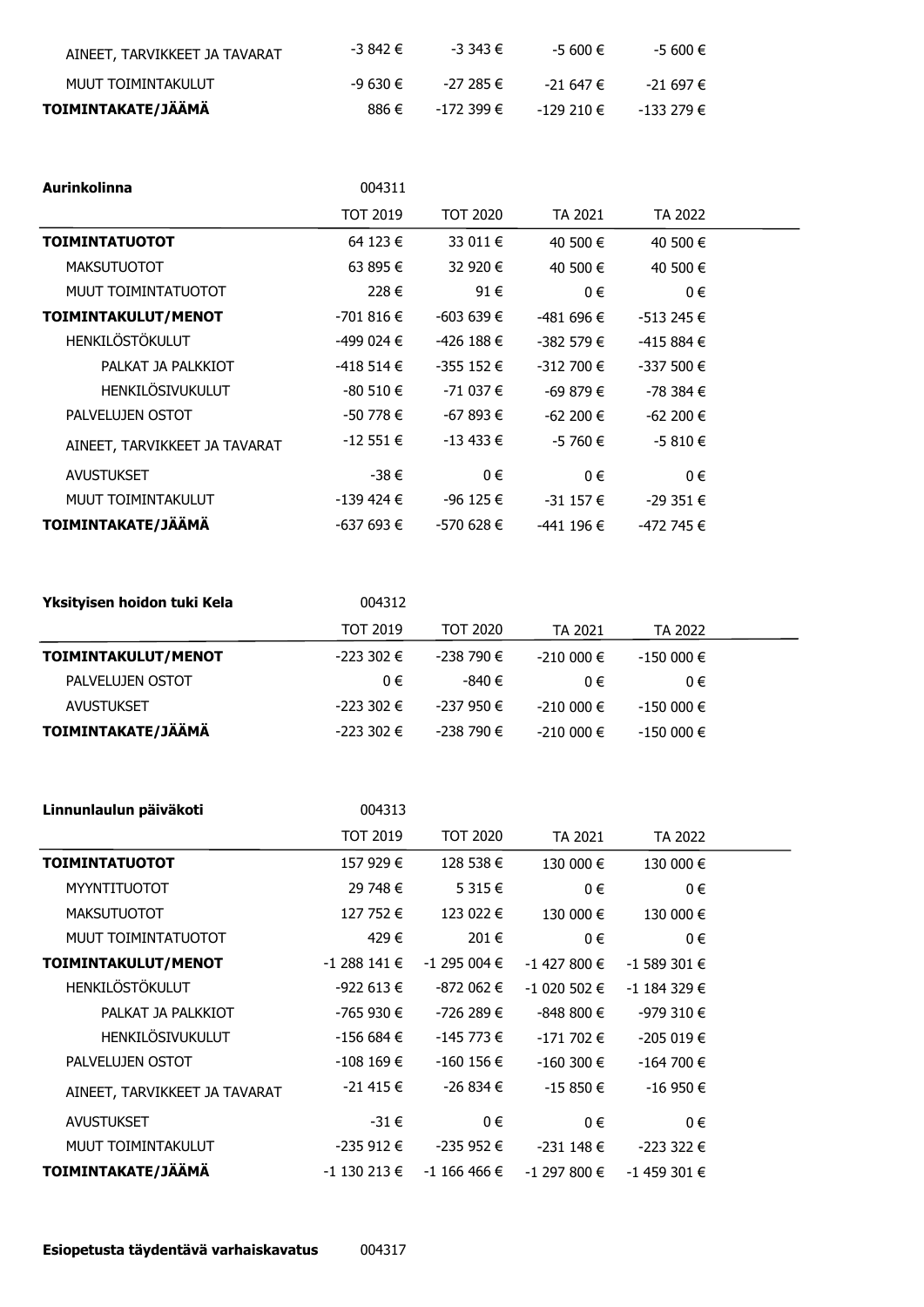|                               | <b>TOT 2019</b> | TOT 2020       | TA 2021      | TA 2022       |  |
|-------------------------------|-----------------|----------------|--------------|---------------|--|
| <b>TOIMINTATUOTOT</b>         | 53 275 €        | 51 889€        | 0€           | $0 \in$       |  |
| <b>MYYNTITUOTOT</b>           | 1 682 €         | $0 \in$        | 0€           | 0€            |  |
| <b>MAKSUTUOTOT</b>            | 51 557€         | 51 889€        | 0€           | 0€            |  |
| MUUT TOIMINTATUOTOT           | 36 €            | $0 \in$        | 0€           | $0 \in$       |  |
| TOIMINTAKULUT/MENOT           | -95 444 €       | $-1211143 \in$ | $-93821€$    | $-94321 \in$  |  |
| HENKILÖSTÖKULUT               | -74 544 €       | $-101849 \in$  | $-82221 \in$ | $-82721 \in$  |  |
| PALKAT JA PALKKIOT            | $-61523 \in$    | $-84681€$      | $-68,401$ €  | -68 401 €     |  |
| HENKILÖSIVUKULUT              | $-13021 \in$    | $-17168 \in$   | $-13820€$    | $-14320 \in$  |  |
| PALVELUJEN OSTOT              | $-18609€$       | $-17072$ €     | $-10,600$ €  | $-10,600 \in$ |  |
| AINEET, TARVIKKEET JA TAVARAT | $-388€$         | -966 €         | -500 €       | $-500 \in$    |  |
| <b>AVUSTUKSET</b>             | -4 €            | $0 \in$        | $0 \in$      | 0€            |  |
| MUUT TOIMINTAKULUT            | $-1899 \in$     | $-1257€$       | -500 €       | -500 €        |  |
| TOIMINTAKATE/JÄÄMÄ            | $-42169€$       | $-69254 \in$   | $-93821€$    | $-94321 \in$  |  |

| Perhepäivähoito               | 004320        |                 |               |               |  |
|-------------------------------|---------------|-----------------|---------------|---------------|--|
|                               | TOT 2019      | <b>TOT 2020</b> | TA 2021       | TA 2022       |  |
| <b>TOIMINTATUOTOT</b>         | 46 355 €      | 40 519 €        | 40 000 €      | 40 000 €      |  |
| <b>MAKSUTUOTOT</b>            | 46 316 €      | 40 519 €        | 40 000 €      | 40 000 €      |  |
| MUUT TOIMINTATUOTOT           | 39€           | $0 \in$         | 0€            | 0€            |  |
| TOIMINTAKULUT/MENOT           | $-262501 \in$ | $-213253 \in$   | -254 447 €    | $-245867 \in$ |  |
| <b>HENKILÖSTÖKULUT</b>        | -242 246 €    | $-194$ 434 €    | -229 447 €    | $-220867 \in$ |  |
| PALKAT JA PALKKIOT            | $-201927 \in$ | $-162856€$      | $-160000 \in$ | $-160000 \in$ |  |
| HENKILÖSIVUKULUT              | $-40319 \in$  | $-31578 \in$    | $-69,447$ €   | $-60867 \in$  |  |
| PALVELUJEN OSTOT              | $-16541€$     | $-16943 \in$    | $-20,300$ €   | $-20300 \in$  |  |
| AINEET, TARVIKKEET JA TAVARAT | $-1793 \in$   | $-1.375 \in$    | $-3200 \in$   | $-3200 \in$   |  |
| <b>AVUSTUKSET</b>             | $-1802 \in$   | $0 \in$         | 0€            | $0 \in$       |  |
| MUUT TOIMINTAKULUT            | $-119 \in$    | -500 €          | $-1,500 \in$  | $-1500 \in$   |  |
| TOIMINTAKATE/JÄÄMÄ            | $-216$ 146 €  | -172 734 €      | $-214447 \in$ | $-205867 \in$ |  |

| Yksityisen hoidon tuki kunnal. | 004322          |                 |               |               |  |
|--------------------------------|-----------------|-----------------|---------------|---------------|--|
|                                | <b>TOT 2019</b> | <b>TOT 2020</b> | TA 2021       | TA 2022       |  |
| TOIMINTAKULUT/MENOT            | -415 378 €      | $-39547 \in$    | $-280000 \in$ | $-250000 \in$ |  |
| PALVELUJEN OSTOT               | $0 \in$         | $-3,502$ €      | $0 \in$       | 0€            |  |
| AVUSTUKSET                     | $-415378 \in$   | $-36045 \in$    | $-280000 \in$ | $-250000 \in$ |  |
| TOIMINTAKATE/JÄÄMÄ             | -415 378 €      | -39 547 €       | $-280000 \in$ | $-250000 \in$ |  |

| Ostopalvelut pk-hoito | 004323          |              |              |              |  |
|-----------------------|-----------------|--------------|--------------|--------------|--|
|                       | <b>TOT 2019</b> | TOT 2020     | TA 2021      | TA 2022      |  |
| TOIMINTAKULUT/MENOT   | 0€              | $-15120 \in$ | $-11000 \in$ | $-11000 \in$ |  |
| PALVELUJEN OSTOT      | $0 \in$         | $-15120$ €   | $-11000 \in$ | $-11000 \in$ |  |
| TOIMINTAKATE/JÄÄMÄ    | 0€              | $-15120 \in$ | $-11000 \in$ | $-11000 \in$ |  |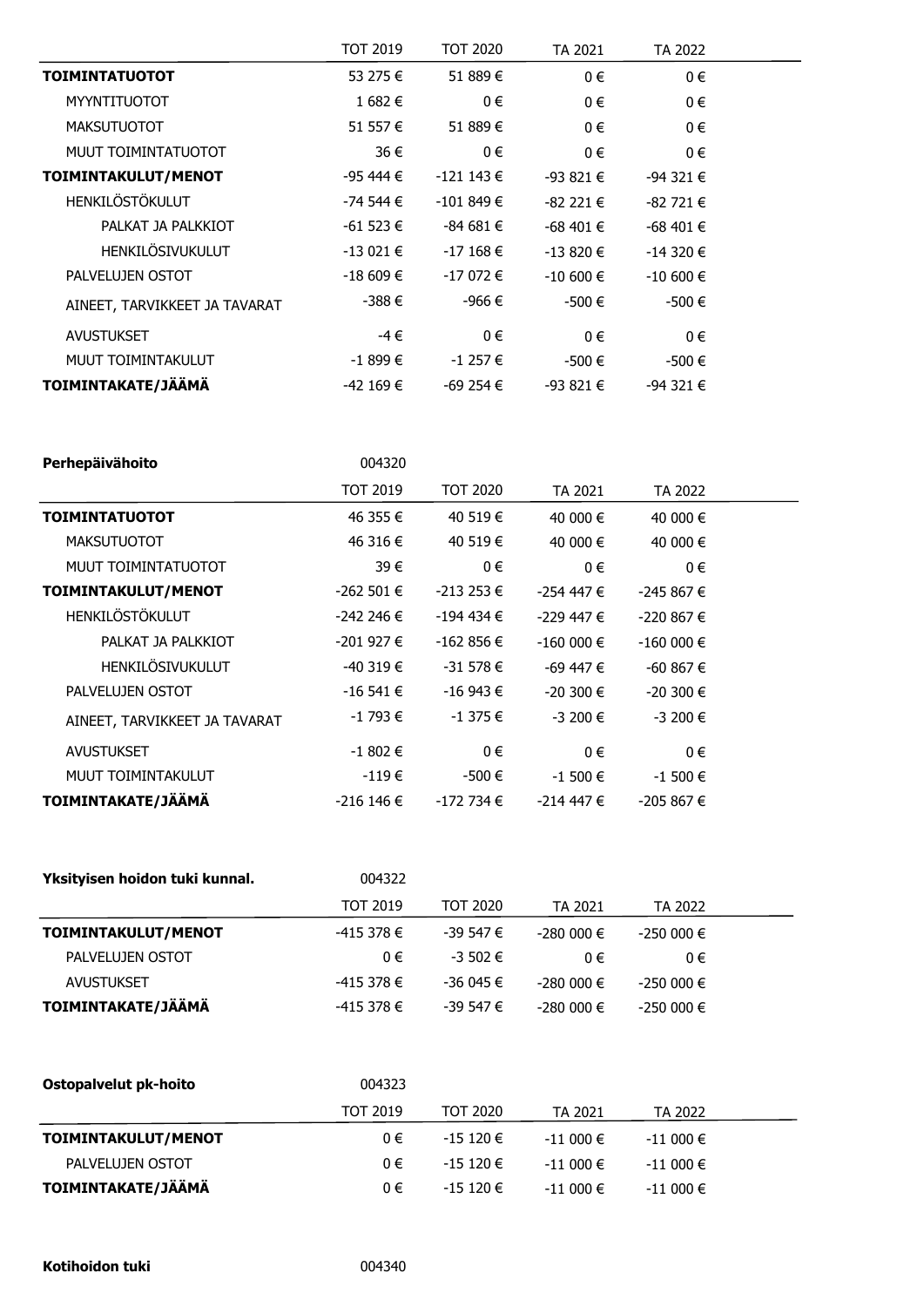|                     | TOT 2019   | TOT 2020   | TA 2021    | TA 2022       |
|---------------------|------------|------------|------------|---------------|
| TOIMINTAKULUT/MENOT | -102 299 € | -183 832 € | -210 000 € | -200 000 €    |
| AVUSTUKSET          | -102 299 € | -183 832 € | -210 000 € | -200 000 €    |
| TOIMINTAKATE/JÄÄMÄ  | -102 299 € | -183 832 € | -210 000 € | $-200000 \in$ |

| Yksityisen hoidon tuki Kela perhepäiv | 004314   |               |         |         |  |
|---------------------------------------|----------|---------------|---------|---------|--|
|                                       | TOT 2019 | TOT 2020      | TA 2021 | TA 2022 |  |
| <b>TOIMINTATUOTOT</b>                 | 0€       | 21 000 €      | 0€      | 0€      |  |
| <b>MAKSUTUOTOT</b>                    | $0 \in$  | 21 000 €      | 0€      | 0€      |  |
| TOIMINTAKULUT/MENOT                   | $0 \in$  | $-183902 \in$ | 0€      | 0€      |  |
| <b>AVUSTUKSET</b>                     | $0 \in$  | $-183902 \in$ | 0€      | $0 \in$ |  |
| TOIMINTAKATE/JÄÄMÄ                    | $0 \in$  | $-162902 \in$ | 0€      | 0€      |  |

| <b>ESI- JA PERUSOPETUS</b>    | 00014015        |                 |                |                |  |
|-------------------------------|-----------------|-----------------|----------------|----------------|--|
|                               | <b>TOT 2019</b> | <b>TOT 2020</b> | TA 2021        | TA 2022        |  |
| <b>TOIMINTATUOTOT</b>         | 179 465 €       | 321 076 €       | 345 990 €      | 398 083 €      |  |
| <b>MYYNTITUOTOT</b>           | 105 370 €       | 123 213 €       | 164 190 €      | 216 283 €      |  |
| <b>MAKSUTUOTOT</b>            | 48 194 €        | 40 692 €        | 40 000 €       | 40 000 €       |  |
| TUET JA AVUSTUKSET            | 14 868 €        | 152 638 €       | 141 000 €      | 141 000 €      |  |
| MUUT TOIMINTATUOTOT           | 11 033 €        | 4 533 €         | 800 €          | 800€           |  |
| TOIMINTAKULUT/MENOT           | $-8063400 \in$  | $-7840951€$     | $-8$ 155 188 € | $-8206150 \in$ |  |
| <b>HENKILÖSTÖKULUT</b>        | -4 530 191 €    | -4 392 576 €    | -4 565 590 €   | -4 613 556 €   |  |
| PALKAT JA PALKKIOT            | $-3742728 \in$  | $-3633565 \in$  | $-3659855 \in$ | $-3797500 \in$ |  |
| HENKILÖSIVUKULUT              | -787 462 €      | $-759011 \in$   | $-905735 \in$  | $-816056 \in$  |  |
| PALVELUJEN OSTOT              | $-1675967 \in$  | $-1611708 \in$  | $-1765110 \in$ | $-1751960 \in$ |  |
| AINEET, TARVIKKEET JA TAVARAT | $-248020€$      | $-225813€$      | $-235150€$     | $-233100 \in$  |  |
| MUUT TOIMINTAKULUT            | $-1609222 \in$  | $-1610854€$     | $-1$ 589 338 € | $-1607535 \in$ |  |
| TOIMINTAKATE/JÄÄMÄ            | -7 883 935 €    | $-7519875 \in$  | -7 809 198 €   | $-7808067 \in$ |  |

| Kehittämishankkeet    | 004007          |                 |           |           |  |
|-----------------------|-----------------|-----------------|-----------|-----------|--|
|                       | <b>TOT 2019</b> | <b>TOT 2020</b> | TA 2021   | TA 2022   |  |
| <b>TOIMINTATUOTOT</b> | 19 422 €        | 153 596 €       | 141 000 € | 141 000 € |  |
| TUET JA AVUSTUKSET    | 19 422 €        | 152 638 €       | 141 000 € | 141 000 € |  |
| MUUT TOIMINTATUOTOT   | 0€              | 958€            | 0€        | $0 \in$   |  |
| TOIMINTAKULUT/MENOT   | 0€              | $0 \in$         | $0 \in$   | $0 \in$   |  |
| HENKILÖSTÖKULUT       | $0 \in$         | $0 \in$         | $0 \in$   | $0 \in$   |  |
| HENKILÖSIVUKULUT      | 0€              | $0 \in$         | $0 \in$   | $0 \in$   |  |
| TOIMINTAKATE/JÄÄMÄ    | 19 422 €        | 153 597 €       | 141 000 € | 141 000 € |  |

| Opetustoimen hallinto | 004009      |          |         |         |  |
|-----------------------|-------------|----------|---------|---------|--|
|                       | TOT 2019    | TOT 2020 | TA 2021 | TA 2022 |  |
| <b>TOIMINTATUOTOT</b> | $-4312 \in$ | 416 €    | 0€      | 0€      |  |
| TUET JA AVUSTUKSET    | $-4554€$    | $0 \in$  | 0€      | 0€      |  |
| MUUT TOIMINTATUOTOT   | 242€        | 416 €    | 0€      | 0€      |  |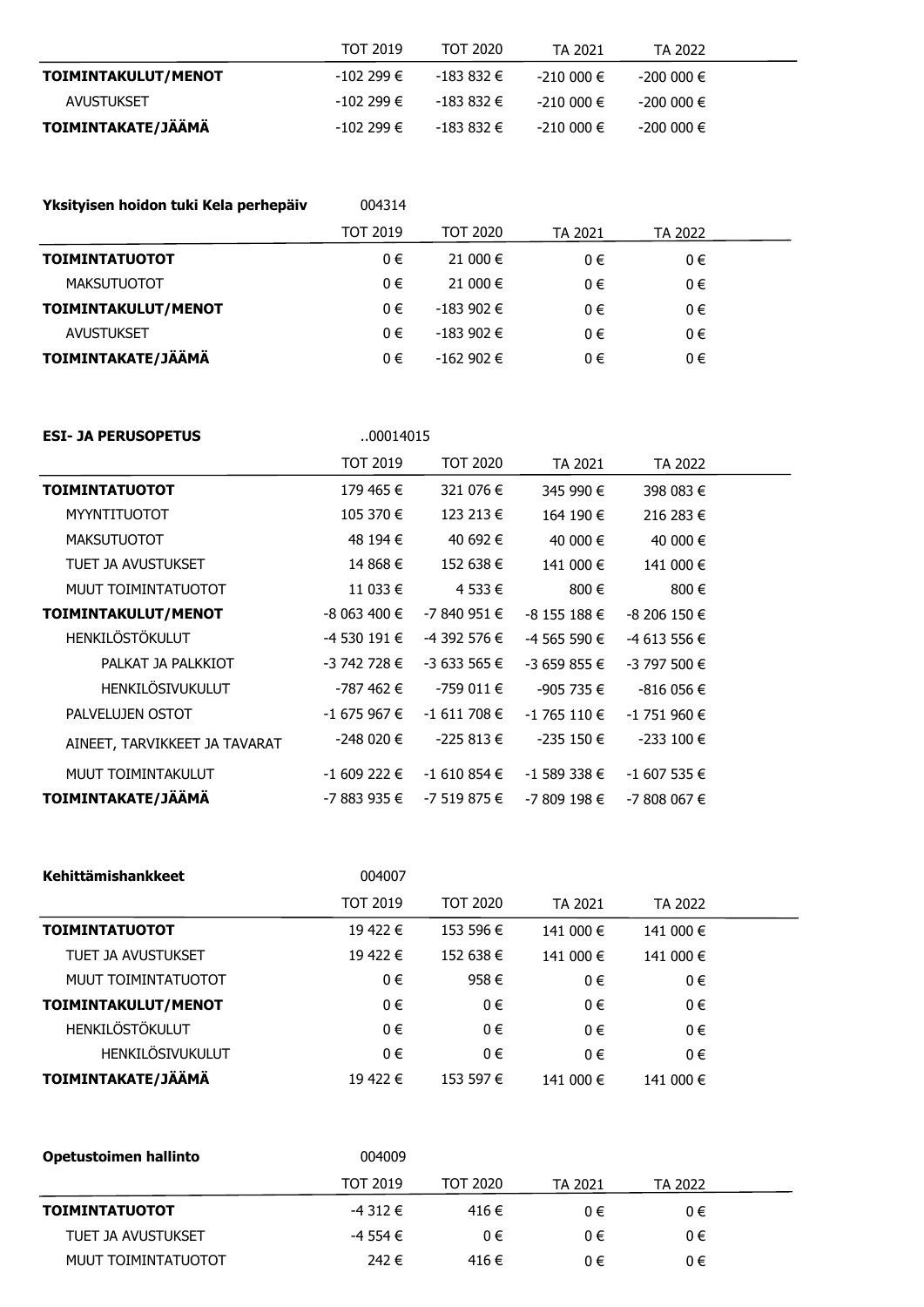| TOIMINTAKULUT/MENOT           | $-276048 \in$ | $-279$ 186 €  | $-283923 \in$ | $-239957 \in$ |
|-------------------------------|---------------|---------------|---------------|---------------|
| HENKILÖSTÖKULUT               | $-261932 \in$ | $-271214€$    | $-268523 \in$ | $-224557 \in$ |
| PALKAT JA PALKKIOT            | $-217840€$    | $-226640 \in$ | $-221500 \in$ | $-185628 \in$ |
| HENKILÖSIVUKULUT              | $-44092 \in$  | $-44574€$     | $-47023 \in$  | $-38929 \in$  |
| PALVELUJEN OSTOT              | $-13321 \in$  | $-6$ 414 €    | $-14200 \in$  | $-14200 \in$  |
| AINEET, TARVIKKEET JA TAVARAT | $-12 \in$     | $-150 \in$    | $-200 \in$    | $-200€$       |
| MUUT TOIMINTAKULUT            | -784 €        | $-1$ 407 €    | $-1000 \in$   | $-1000 \in$   |
| TOIMINTAKATE/JÄÄMÄ            | $-280360 \in$ | $-278769 \in$ | $-283923 \in$ | $-239957 \in$ |

| Oppilashuolto (ent. koulutoimen hlöstö) | 004010        |                 |               |               |  |
|-----------------------------------------|---------------|-----------------|---------------|---------------|--|
|                                         | TOT 2019      | <b>TOT 2020</b> | TA 2021       | TA 2022       |  |
| <b>TOIMINTATUOTOT</b>                   | 368€          | 648€            | $0 \in$       | 0€            |  |
| <b>MAKSUTUOTOT</b>                      | $0 \in$       | 155 €           | $0 \in$       | $0 \in$       |  |
| MUUT TOIMINTATUOTOT                     | 368€          | 493 €           | $0 \in$       | $0 \in$       |  |
| TOIMINTAKULUT/MENOT                     | $-120658 \in$ | $-115507 \in$   | $-119046 \in$ | $-161405 \in$ |  |
| HENKILÖSTÖKULUT                         | $-113513 \in$ | $-109567 \in$   | $-109146 \in$ | $-141505 \in$ |  |
| PALKAT JA PALKKIOT                      | $-93310€$     | $-9091€$        | $-90800 \in$  | $-117009 \in$ |  |
| <b>HENKILÖSIVUKULUT</b>                 | $-20203 \in$  | $-18576 \in$    | $-18346 \in$  | $-24496 \in$  |  |
| PALVELUJEN OSTOT                        | $-5701€$      | $-5721€$        | $-8900$ €     | $-18900 \in$  |  |
| AINEET, TARVIKKEET JA TAVARAT           | $-1$ 445 €    | $-211 \in$      | $-1000 \in$   | $-1000 \in$   |  |
| MUUT TOIMINTAKULUT                      | 0€            | -9€             | $0 \in$       | $0 \in$       |  |
| TOIMINTAKATE/JÄÄMÄ                      | $-120290 \in$ | $-114859€$      | $-119046 \in$ | $-161405 \in$ |  |

| Erityislasten opetus/ulkopuol.op. | 004011          |                 |               |               |  |
|-----------------------------------|-----------------|-----------------|---------------|---------------|--|
|                                   | <b>TOT 2019</b> | <b>TOT 2020</b> | TA 2021       | TA 2022       |  |
| <b>TOIMINTATUOTOT</b>             | 94 995 €        | 116 658 €       | 158 190 €     | 213 283 €     |  |
| MYYNTITUOTOT                      | 94 995 €        | 116 658 €       | 158 190 €     | 213 283 €     |  |
| TOIMINTAKULUT/MENOT               | $-285858 \in$   | $-320038 \in$   | $-330000 \in$ | $-330000 \in$ |  |
| PALVELUJEN OSTOT                  | $-285858 \in$   | $-320038 \in$   | $-330000 \in$ | $-330000 \in$ |  |
| TOIMINTAKATE/JÄÄMÄ                | $-190863 \in$   | $-2033380€$     | $-171810€$    | $-116717 \in$ |  |
|                                   |                 |                 |               |               |  |

| Ip-toiminta koul.(Iltapäivähoito) | 004013          |               |              |              |  |
|-----------------------------------|-----------------|---------------|--------------|--------------|--|
|                                   | <b>TOT 2019</b> | TOT 2020      | TA 2021      | TA 2022      |  |
| <b>TOIMINTATUOTOT</b>             | 48 174 €        | 40 537 €      | 40 000 €     | 40 000 €     |  |
| <b>MAKSUTUOTOT</b>                | 48 131 €        | 40 537 €      | 40 000 €     | 40 000 €     |  |
| MUUT TOIMINTATUOTOT               | 43€             | $0 \in$       | $0 \in$      | $0 \in$      |  |
| TOIMINTAKULUT/MENOT               | -139 059 €      | $-150692 \in$ | $-85824 \in$ | -86 298 €    |  |
| HENKILÖSTÖKULUT                   | $-120014 \in$   | $-132720$ €   | -78 024 €    | -78 498 €    |  |
| PALKAT JA PALKKIOT                | -99 611 €       | $-110$ 432 €  | $-64909 \in$ | $-64909 \in$ |  |
| <b>HENKILÖSIVUKULUT</b>           | -20 402 €       | $-222288€$    | $-13115 \in$ | $-13589€$    |  |
| PALVELUJEN OSTOT                  | $-16808 \in$    | $-16$ 188 €   | $-6700 \in$  | -6 700 €     |  |
| AINEET, TARVIKKEET JA TAVARAT     | $-312 \in$      | -615€         | $-500 \in$   | $-500 \in$   |  |
| MUUT TOIMINTAKULUT                | $-1925€$        | $-1169 \in$   | $-600 \in$   | $-600 \in$   |  |
| TOIMINTAKATE/JÄÄMÄ                | $-90885 \in$    | $-110$ 155 €  | $-45824 \in$ | $-46298 \in$ |  |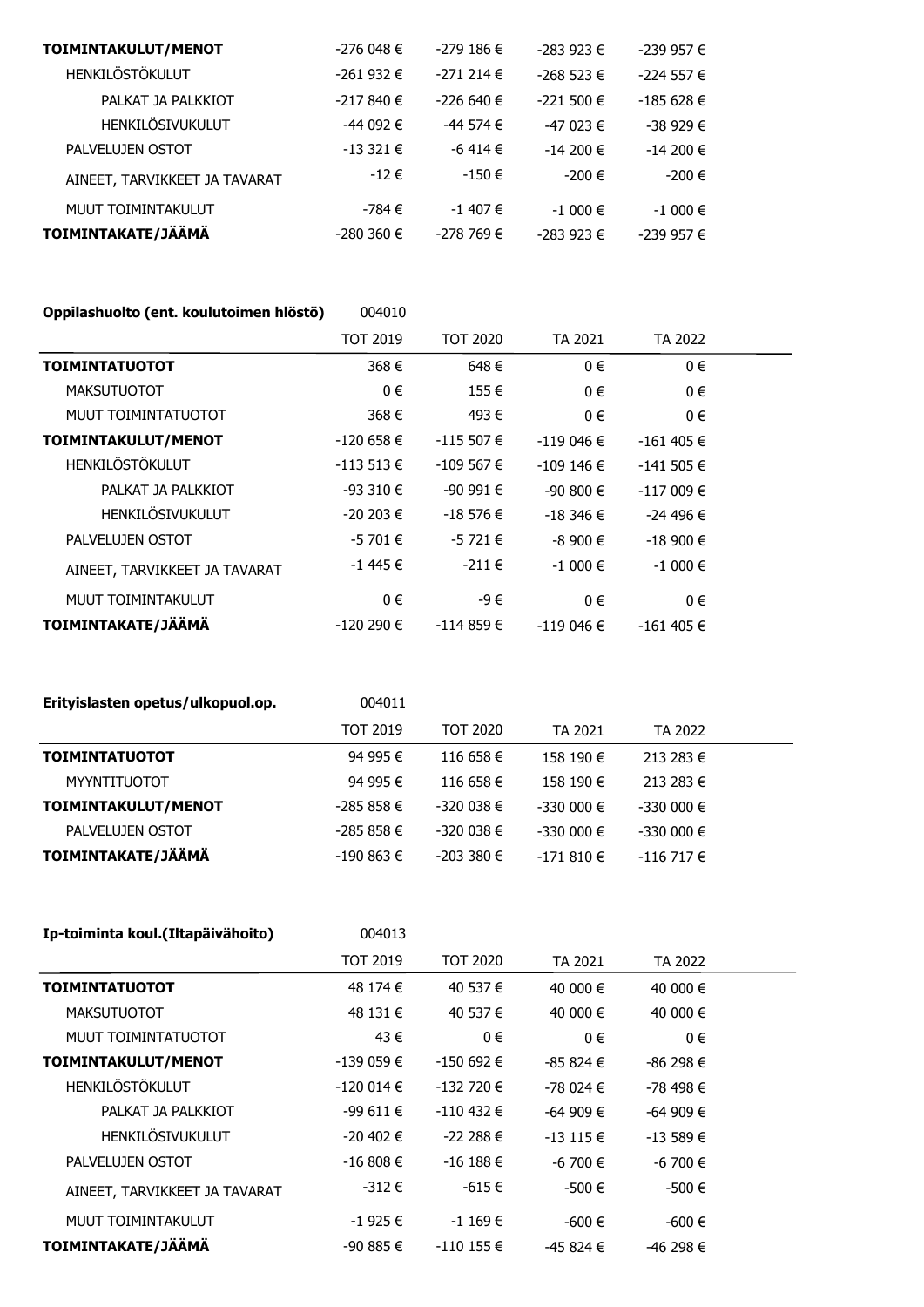| <b>Ruotsinkielisten opetus</b> | 004016          |               |               |               |  |
|--------------------------------|-----------------|---------------|---------------|---------------|--|
|                                | <b>TOT 2019</b> | TOT 2020      | TA 2021       | TA 2022       |  |
| TOIMINTAKULUT/MENOT            | -140 885 €      | -153 378 €    | $-146000 \in$ | $-146000 \in$ |  |
| PALVELUJEN OSTOT               | $-140885 \in$   | $-153378 \in$ | $-146000 \in$ | $-146000 \in$ |  |
| TOIMINTAKATE/JÄÄMÄ             | $-140885 \in$   | -153 378 €    | $-146000 \in$ | $-146000 \in$ |  |

| Ip-hoito esikoululaiset       | 004017          |                 |         |         |  |
|-------------------------------|-----------------|-----------------|---------|---------|--|
|                               | <b>TOT 2019</b> | <b>TOT 2020</b> | TA 2021 | TA 2022 |  |
| TOIMINTAKULUT/MENOT           | $-32220€$       | $0 \in$         | 0€      | $0 \in$ |  |
| HENKILÖSTÖKULUT               | $-30813 \in$    | $0 \in$         | $0 \in$ | 0€      |  |
| PALKAT JA PALKKIOT            | $-25770 \in$    | $0 \in$         | 0€      | 0€      |  |
| HENKILÖSIVUKULUT              | $-5043 \in$     | $0 \in$         | 0€      | $0 \in$ |  |
| PALVELUJEN OSTOT              | $-13 \in$       | $0 \in$         | 0€      | $0 \in$ |  |
| AINEET, TARVIKKEET JA TAVARAT | -799 €          | $0 \in$         | 0€      | $0 \in$ |  |
| MUUT TOIMINTAKULUT            | -595 €          | $0 \in$         | 0€      | 0€      |  |
| TOIMINTAKATE/JÄÄMÄ            | $-32220€$       | $0 \in$         | $0 \in$ | 0€      |  |

| MIKA WALTARI<br>00014016 |
|--------------------------|
|--------------------------|

|                               | <b>TOT 2019</b> | TOT 2020       | TA 2021       | TA 2022        |  |
|-------------------------------|-----------------|----------------|---------------|----------------|--|
| <b>TOIMINTATUOTOT</b>         | 3 846 €         | 2 940 €        | 3 000 €       | $0 \in$        |  |
| <b>MYYNTITUOTOT</b>           | 3 576 €         | 2 605 €        | 3 000 €       | $0 \in$        |  |
| MUUT TOIMINTATUOTOT           | 270€            | 334 $\epsilon$ | $0 \in$       | $0 \in$        |  |
| TOIMINTAKULUT/MENOT           | $-1$ 172 989 €  | $-1$ 153 848 € | -1 247 869 €  | $-1$ 246 249 € |  |
| HENKILÖSTÖKULUT               | $-55396$ €      | $-563258 \in$  | $-608953 \in$ | $-603749 \in$  |  |
| PALKAT JA PALKKIOT            | -456 721 €      | -463 758 €     | $-485552€$    | -495 577 €     |  |
| <b>HENKILÖSIVUKULUT</b>       | $-97239€$       | $-99501 \in$   | $-123401 \in$ | $-108$ 172 €   |  |
| PALVELUJEN OSTOT              | $-196$ 423 €    | $-184644 \in$  | $-220350 \in$ | $-216$ 125 €   |  |
| AINEET, TARVIKKEET JA TAVARAT | $-38730 \in$    | $-19,496 \in$  | $-30050 \in$  | $-32600 \in$   |  |
| MUUT TOIMINTAKULUT            | -383 876 €      | -386 449 €     | $-388516€$    | $-393775 \in$  |  |
| TOIMINTAKATE/JÄÄMÄ            | $-1$ 169 143 €  | $-1$ 150 908 € | -1 244 869 €  | $-1$ 246 249 € |  |

| <b>Mika Waltarin esiopetus</b> | 004020          |                 |               |               |  |
|--------------------------------|-----------------|-----------------|---------------|---------------|--|
|                                | <b>TOT 2019</b> | <b>TOT 2020</b> | TA 2021       | TA 2022       |  |
| TOIMINTAKULUT/MENOT            | $-155992 \in$   | $-147307 \in$   | $-158793 \in$ | $-145498 \in$ |  |
| <b>HENKILÖSTÖKULUT</b>         | $-64$ 103 €     | -66 407 €       | $-74451 \in$  | $-72081€$     |  |
| PALKAT JA PALKKIOT             | $-53747 \in$    | $-56100 \in$    | $-60281 \in$  | $-59695 \in$  |  |
| <b>HENKILÖSIVUKULUT</b>        | $-10.356 \in$   | $-10,307 \in$   | $-14170 \in$  | $-12386€$     |  |
| PALVELUJEN OSTOT               | $-52469 \in$    | $-41940€$       | $-44500 \in$  | $-32420 \in$  |  |
| AINEET, TARVIKKEET JA TAVARAT  | $-1414€$        | -965€           | $-1850€$      | $-2,500$ €    |  |
| MUUT TOIMINTAKULUT             | $-38006 \in$    | $-37996 \in$    | $-37992$ €    | $-38498 \in$  |  |
| TOIMINTAKATE/JÄÄMÄ             | -155 992 €      | $-147307 \in$   | $-158793 \in$ | $-145498 \in$ |  |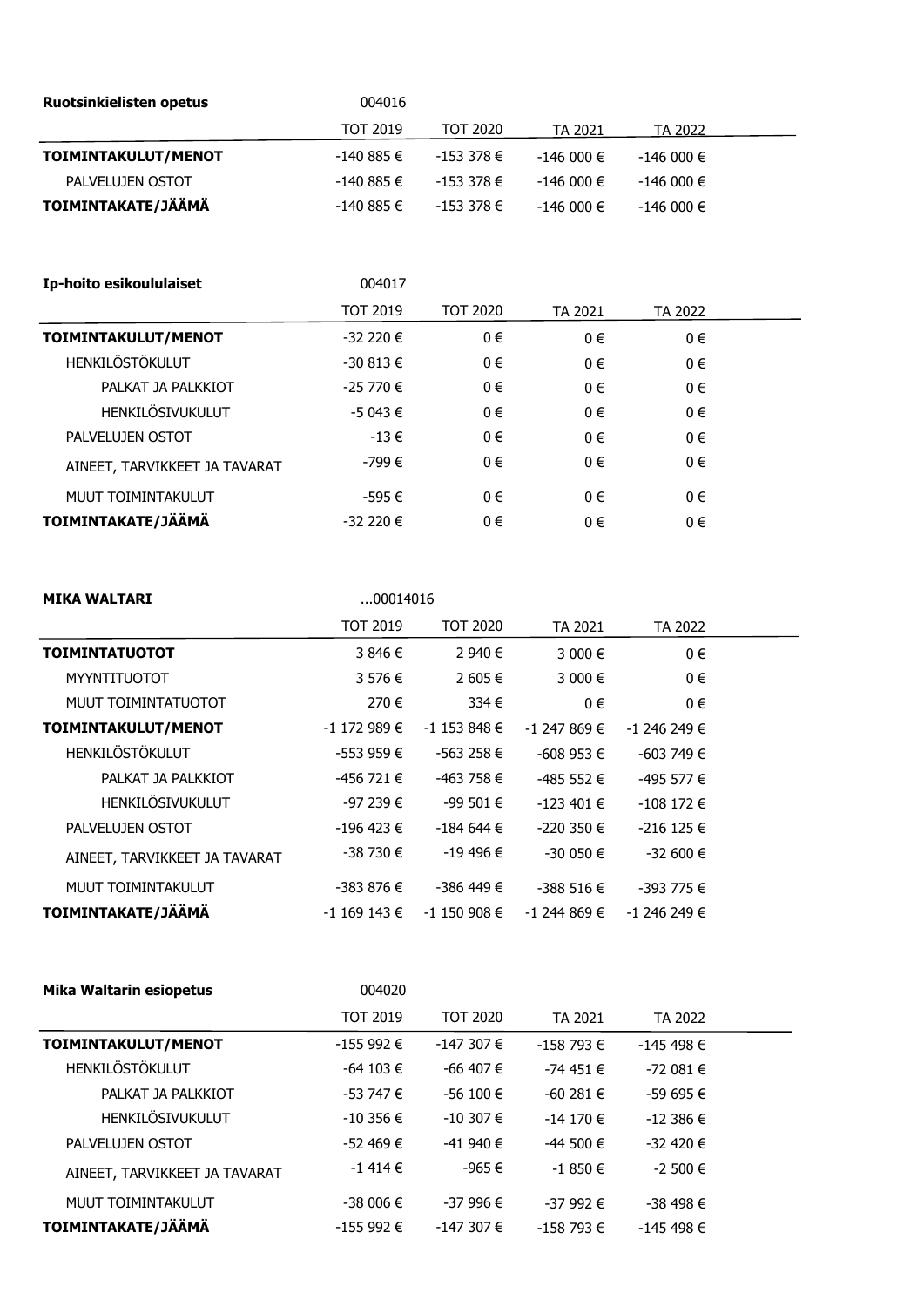| Mika Waltarin koulu           | 004024          |                |               |                |  |
|-------------------------------|-----------------|----------------|---------------|----------------|--|
|                               | <b>TOT 2019</b> | TOT 2020       | TA 2021       | TA 2022        |  |
| <b>TOIMINTATUOTOT</b>         | 3 846 €         | 2 940 €        | 3 000 €       | $0 \in$        |  |
| <b>MYYNTITUOTOT</b>           | 3 576 €         | 2 605 €        | 3 000 €       | $0 \in$        |  |
| MUUT TOIMINTATUOTOT           | 270€            | 334 $\epsilon$ | $0 \in$       | $0 \in$        |  |
| TOIMINTAKULUT/MENOT           | $-1016997$ €    | $-1006540 \in$ | -1 089 077 €  | $-1$ 100 751 € |  |
| <b>HENKILÖSTÖKULUT</b>        | -489 857 €      | $-496852 \in$  | $-534503 \in$ | $-531668 \in$  |  |
| PALKAT JA PALKKIOT            | -402 974 €      | -407 658 €     | $-425271€$    | $-435882 \in$  |  |
| HENKILÖSIVUKULUT              | $-86883€$       | $-89194 \in$   | $-109232 \in$ | $-95786 \in$   |  |
| PALVELUJEN OSTOT              | $-143954€$      | $-142704 \in$  | $-175850€$    | $-183705 \in$  |  |
| AINEET, TARVIKKEET JA TAVARAT | -37 316 €       | $-18531 \in$   | $-28200 \in$  | $-30100 \in$   |  |
| MUUT TOIMINTAKULUT            | $-345871€$      | -348 453 €     | $-350524 \in$ | $-355278 \in$  |  |
| TOIMINTAKATE/JÄÄMÄ            | $-1013152 \in$  | $-1003600$ €   | -1 086 077 €  | $-1$ 100 751 € |  |

| YHTENAISKOULU |  |  |  |
|---------------|--|--|--|
|               |  |  |  |

**YHTENÄISKOULU** ...00014017

|                               | <b>TOT 2019</b> | <b>TOT 2020</b> | TA 2021        | TA 2022        |  |
|-------------------------------|-----------------|-----------------|----------------|----------------|--|
| <b>TOIMINTATUOTOT</b>         | 13 760 €        | 5 381 €         | 2 700 €        | 2 700 €        |  |
| <b>MYYNTITUOTOT</b>           | 3 873 €         | 3 3 2 0 €       | 2 000 €        | 2 000 €        |  |
| <b>MAKSUTUOTOT</b>            | 63€             | 0€              | 0€             | 0€             |  |
| MUUT TOIMINTATUOTOT           | 9 824 €         | 2 061 €         | 700 €          | 700 €          |  |
| TOIMINTAKULUT/MENOT           | -4 713 342 €    | -4 496 089 €    | -4 721 724 €   | -4 745 920 €   |  |
| <b>HENKILÖSTÖKULUT</b>        | -2 883 958 €    | -2 736 323 €    | $-2913835€$    | $-2939450 \in$ |  |
| PALKAT JA PALKKIOT            | $-2,380,290$ €  | -2 257 327 €    | $-2,326,802$ € | $-2$ 417 177 € |  |
| <b>HENKILÖSIVUKULUT</b>       | $-503668 \in$   | -478 996 €      | $-587033 \in$  | $-522$ 273 €   |  |
| PALVELUJEN OSTOT              | -797 921 €      | -726 288 €      | $-804910€$     | -798 910 €     |  |
| AINEET, TARVIKKEET JA TAVARAT | -171 096 €      | $-173808 \in$   | $-166200 \in$  | $-166200 \in$  |  |
| MUUT TOIMINTAKULUT            | $-860367 \in$   | $-859670 \in$   | $-836779 \in$  | $-841360 \in$  |  |
| TOIMINTAKATE/JÄÄMÄ            | -4 699 583 €    | -4 490 708 €    | -4 719 024 €   | -4 743 220 €   |  |

| Yhtenäiskoulun esiopetus      | 004029          |                 |               |               |  |
|-------------------------------|-----------------|-----------------|---------------|---------------|--|
|                               | <b>TOT 2019</b> | <b>TOT 2020</b> | TA 2021       | TA 2022       |  |
| <b>TOIMINTATUOTOT</b>         | $0 \in$         | 369€            | 0€            | $0 \in$       |  |
| <b>MYYNTITUOTOT</b>           | $0 \in$         | 160 €           | $0 \in$       | $0 \in$       |  |
| MUUT TOIMINTATUOTOT           | $0 \in$         | 209€            | 0€            | $0 \in$       |  |
| TOIMINTAKULUT/MENOT           | $-327523 \in$   | $-327613 \in$   | $-322088 \in$ | $-384600 \in$ |  |
| HENKILÖSTÖKULUT               | $-219290 \in$   | $-210095 \in$   | $-211322 \in$ | $-273650 \in$ |  |
| PALKAT JA PALKKIOT            | $-182101 \in$   | $-176$ 480 €    | $-172394 \in$ | $-226668 \in$ |  |
| <b>HENKILÖSIVUKULUT</b>       | $-37189 \in$    | $-33615 \in$    | $-38928 \in$  | $-46982 \in$  |  |
| PALVELUJEN OSTOT              | -58 514 €       | $-66318 \in$    | $-59810€$     | $-59810€$     |  |
| AINEET, TARVIKKEET JA TAVARAT | $-2361 \in$     | $-3975€$        | $-3900$ €     | $-3900€$      |  |
| MUUT TOIMINTAKULUT            | -47 358 €       | $-47226 \in$    | $-47056 \in$  | $-47240€$     |  |
| TOIMINTAKATE/JÄÄMÄ            | $-327523 \in$   | -327 244 €      | $-322088 \in$ | $-384600 \in$ |  |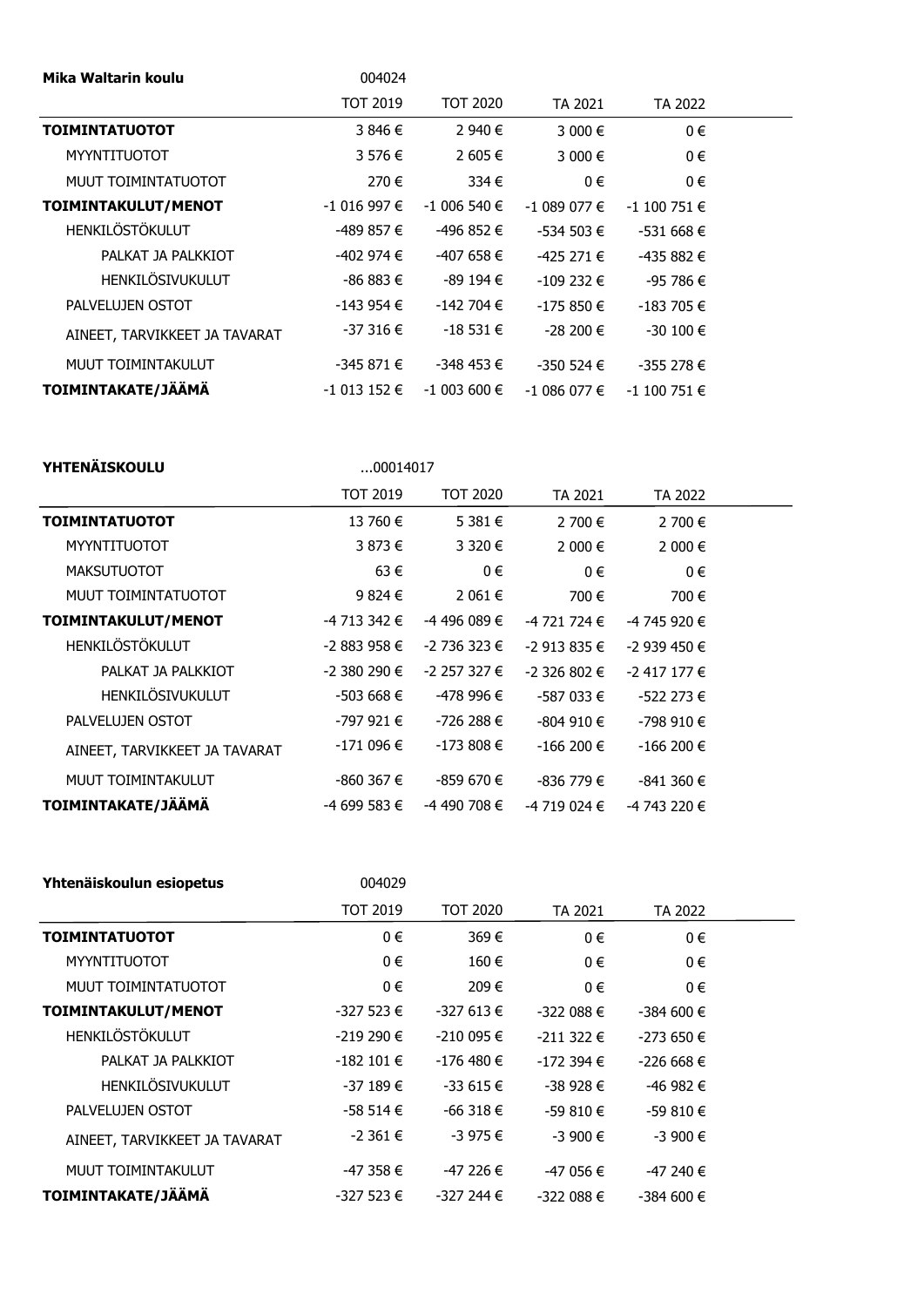| Yhtenäiskoulu 1-6             | 004030         |                 |                |                |  |
|-------------------------------|----------------|-----------------|----------------|----------------|--|
|                               | TOT 2019       | <b>TOT 2020</b> | TA 2021        | TA 2022        |  |
| <b>TOIMINTATUOTOT</b>         | 5€             | 443€            | $0 \in$        | 0€             |  |
| MUUT TOIMINTATUOTOT           | 5€             | 443€            | $0 \in$        | $0 \in$        |  |
| TOIMINTAKULUT/MENOT           | $-1540427 \in$ | $-1$ 501 636 €  | $-1$ 547 049 € | $-1$ 550 972 € |  |
| <b>HENKILÖSTÖKULUT</b>        | $-1046853 \in$ | $-1012895 \in$  | -1 074 550 €   | $-1077543 \in$ |  |
| PALKAT JA PALKKIOT            | -868 125 €     | $-840310€$      | $-858653 \in$  | $-889230 \in$  |  |
| <b>HENKILÖSIVUKULUT</b>       | -178 728 €     | $-172584€$      | $-215897€$     | $-188313 \in$  |  |
| PALVELUJEN OSTOT              | $-223564 \in$  | $-219,469 \in$  | $-230500 \in$  | $-230500 \in$  |  |
| AINEET, TARVIKKEET JA TAVARAT | $-47268 \in$   | $-58173 \in$    | -40 700 €      | $-40,700 \in$  |  |
| MUUT TOIMINTAKULUT            | $-222792 \in$  | $-211099 \in$   | $-201299 \in$  | $-202228 \in$  |  |
| TOIMINTAKATE/JÄÄMÄ            | $-1540422 \in$ | $-1$ 501 192 €  | $-1$ 547 049 € | $-1$ 550 972 € |  |

| Yhtenäiskoulu 7-9             | 004031          |                  |                |                |  |
|-------------------------------|-----------------|------------------|----------------|----------------|--|
|                               | <b>TOT 2019</b> | TOT 2020         | TA 2021        | TA 2022        |  |
| <b>TOIMINTATUOTOT</b>         | 8308€           | 135 €            | $0 \in$        | $0 \in$        |  |
| <b>MAKSUTUOTOT</b>            | 63€             | $0 \in$          | $0 \in$        | $0 \in$        |  |
| MUUT TOIMINTATUOTOT           | 8 245 €         | 135 $\epsilon$   | $0 \in$        | $0 \in$        |  |
| TOIMINTAKULUT/MENOT           | -2 516 652 €    | $-2,400,598 \in$ | -2 557 788 €   | $-2$ 520 549 € |  |
| HENKILÖSTÖKULUT               | -1 613 817 €    | $-1,506,624 \in$ | $-1627964 \in$ | $-1$ 588 256 € |  |
| PALKAT JA PALKKIOT            | $-1$ 330 064 €  | -1 240 537 €     | -1 295 755 €   | $-1$ 301 279 € |  |
| <b>HENKILÖSIVUKULUT</b>       | -283 753 €      | $-266087 \in$    | $-332209 \in$  | -286 977 €     |  |
| PALVELUJEN OSTOT              | $-237155 \in$   | $-226082 \in$    | -242 700 €     | $-241700 \in$  |  |
| AINEET, TARVIKKEET JA TAVARAT | -94 931 €       | $-93$ 103 €      | -99 200 €      | $-99200 \in$   |  |
| MUUT TOIMINTAKULUT            | -570 749 €      | -574 789 €       | -587 924 €     | $-591392 \in$  |  |
| <b>TOIMINTAKATE/JÄÄMÄ</b>     | -2 508 344 €    | -2 400 462 €     | -2 557 788 €   | $-2$ 520 549 € |  |

| Yhtenäiskoulun yht.           | 004032          |               |                |               |  |
|-------------------------------|-----------------|---------------|----------------|---------------|--|
|                               | <b>TOT 2019</b> | TOT 2020      | TA 2021        | TA 2022       |  |
| <b>TOIMINTATUOTOT</b>         | 5447€           | 4 433 €       | 2 700 €        | 2 700 €       |  |
| <b>MYYNTITUOTOT</b>           | 3 873 €         | 3 160 €       | 2 000 €        | 2 000 €       |  |
| MUUT TOIMINTATUOTOT           | 1574€           | 1 273 €       | 700 €          | 700€          |  |
| TOIMINTAKULUT/MENOT           | $-319810€$      | $-262338 \in$ | $-287,400 \in$ | $-282,400$ €  |  |
| <b>HENKILÖSTÖKULUT</b>        | $-3999 \in$     | $-6709 \in$   | 0€             | $0 \in$       |  |
| HENKILÖSIVUKULUT              | $-3999 \in$     | $-6709 \in$   | $0 \in$        | $0 \in$       |  |
| PALVELUJEN OSTOT              | $-269803 \in$   | $-210515 \in$ | $-264600 \in$  | $-259600 \in$ |  |
| AINEET, TARVIKKEET JA TAVARAT | $-26$ 491 €     | $-18557 \in$  | $-22300 \in$   | $-22300 \in$  |  |
| MUUT TOIMINTAKULUT            | $-19518 \in$    | $-26556 \in$  | $-500 \in$     | $-500 \in$    |  |
| TOIMINTAKATE/JÄÄMÄ            | -314 364 €      | $-257906 \in$ | $-284700 \in$  | $-279700 \in$ |  |

| Joustava perusopetus | 004038          |          |              |             |  |
|----------------------|-----------------|----------|--------------|-------------|--|
|                      | <b>TOT 2019</b> | TOT 2020 | TA 2021      | TA 2022     |  |
| TOIMINTAKULUT/MENOT  | $-8930€$        | $-3904€$ | -7 400 €     | -7 400 €    |  |
| PALVELUJEN OSTOT     | $-8885€$        | $-3904€$ | $-7.300 \in$ | $-7300 \in$ |  |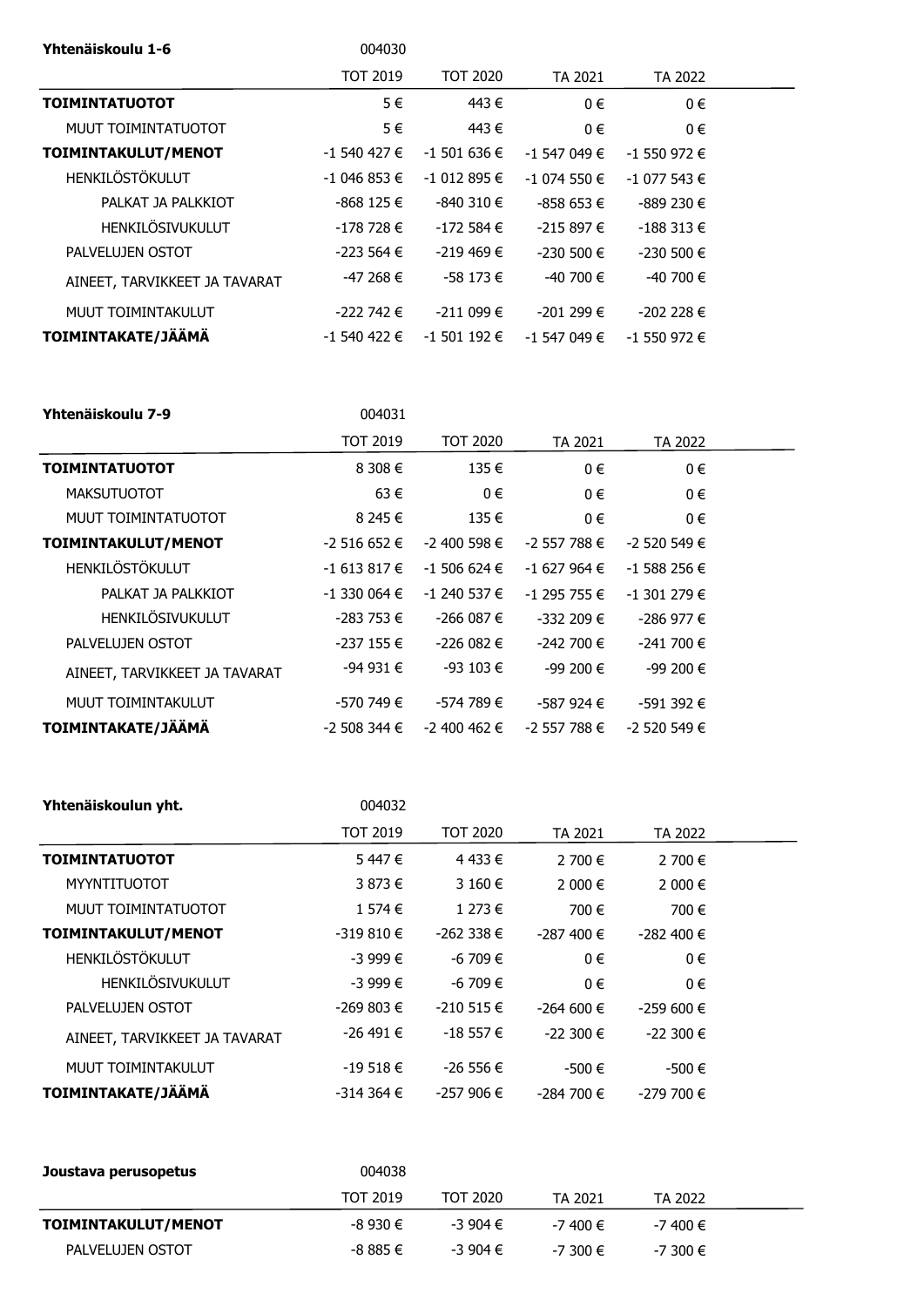| AINEET, TARVIKKEET JA TAVARAT | -45 €    | $0 \in$  | -100 €   | $-100 \in$  |
|-------------------------------|----------|----------|----------|-------------|
| TOIMINTAKATE/JÄÄMÄ            | -8 930 € | -3 904 € | -7 400 € | $-7400 \in$ |

| <b>PARKKOJA</b>               | 00014018        |                    |                |                |  |
|-------------------------------|-----------------|--------------------|----------------|----------------|--|
|                               | <b>TOT 2019</b> | <b>TOT 2020</b>    | TA 2021        | TA 2022        |  |
| <b>TOIMINTATUOTOT</b>         | 3211€           | 900 €              | 1 100 €        | $1100 \in$     |  |
| <b>MYYNTITUOTOT</b>           | 2 926 €         | 630€               | 1 000 €        | 1 000 €        |  |
| MUUT TOIMINTATUOTOT           | 285€            | 270€               | 100 €          | 100€           |  |
| TOIMINTAKULUT/MENOT           | $-1$ 182 340 €  | $-1$ 172 215 €     | $-1$ 220 801 € | $-1$ 250 321 € |  |
| <b>HENKILÖSTÖKULUT</b>        | $-566001€$      | -579 494 €         | $-587108 \in$  | $-625797 \in$  |  |
| PALKAT JA PALKKIOT            | -469 187 €      | -484 418 €         | -470 292 €     | $-517200 \in$  |  |
| HENKILÖSIVUKULUT              | -96 814 €       | -95 076 €          | $-116816 \in$  | $-108597 \in$  |  |
| PALVELUJEN OSTOT              | $-219037 \in$   | $-199038 \in$      | $-234050 \in$  | $-221125 \in$  |  |
| AINEET, TARVIKKEET JA TAVARAT | -35 626 €       | $-31533 \in$       | $-37200 \in$   | $-32600 \in$   |  |
| MUUT TOIMINTAKULUT            | -361 675 €      | $-362$ 150 €       | -362 443 €     | -370 799 €     |  |
| TOIMINTAKATE/JÄÄMÄ            | $-1$ 179 129 €  | $-1$ 171 314 $\in$ | -1 219 701 €   | $-1$ 249 221 € |  |

| Parkkojan koulu               | 004041         |                 |                |               |  |
|-------------------------------|----------------|-----------------|----------------|---------------|--|
|                               | TOT 2019       | <b>TOT 2020</b> | TA 2021        | TA 2022       |  |
| <b>TOIMINTATUOTOT</b>         | 3211€          | 870€            | 1 100 €        | 1 100 €       |  |
| <b>MYYNTITUOTOT</b>           | 2 926 €        | 630€            | $1000 \in$     | 1 000 €       |  |
| MUUT TOIMINTATUOTOT           | 285€           | 240 €           | 100 €          | 100€          |  |
| TOIMINTAKULUT/MENOT           | $-1036168 \in$ | $-1022831 \in$  | $-1067844 \in$ | $-1081988$ €  |  |
| HENKILÖSTÖKULUT               | -496 754 €     | $-508563 \in$   | $-514632 \in$  | $-535000 \in$ |  |
| PALKAT JA PALKKIOT            | $-411$ 427 €   | $-424835€$      | $-411699 \in$  | $-442000 \in$ |  |
| <b>HENKILÖSIVUKULUT</b>       | $-85328 \in$   | $-83729 \in$    | $-102933 \in$  | $-93000 \in$  |  |
| PALVELUJEN OSTOT              | $-185735 \in$  | $-164282 \in$   | $-198,400$ €   | $-187625 \in$ |  |
| AINEET, TARVIKKEET JA TAVARAT | $-33066 \in$   | -28 894 €       | $-33900 \in$   | $-30100 \in$  |  |
| MUUT TOIMINTAKULUT            | $-320614€$     | $-321091 \in$   | $-320912 \in$  | $-329263 \in$ |  |
| TOIMINTAKATE/JÄÄMÄ            | $-1032957 \in$ | $-1021961 \in$  | -1 066 744 €   | $-1080886$ €  |  |

| Parkkojan esiopetus           | 004043          |                 |               |               |  |
|-------------------------------|-----------------|-----------------|---------------|---------------|--|
|                               | <b>TOT 2019</b> | <b>TOT 2020</b> | TA 2021       | TA 2022       |  |
| <b>TOIMINTATUOTOT</b>         | $0 \in$         | 30 €            | $0 \in$       | $0 \in$       |  |
| MUUT TOIMINTATUOTOT           | $0 \in$         | 30 €            | $0 \in$       | $0 \in$       |  |
| TOIMINTAKULUT/MENOT           | $-146$ 172 €    | $-149384€$      | $-152958 \in$ | $-168334 \in$ |  |
| <b>HENKILÖSTÖKULUT</b>        | $-69247 \in$    | $-70931 \in$    | -72 477 €     | $-90797 \in$  |  |
| PALKAT JA PALKKIOT            | -57 761 €       | $-59583 \in$    | $-58593 \in$  | $-75200 \in$  |  |
| <b>HENKILÖSIVUKULUT</b>       | $-11$ 486 €     | $-11348 \in$    | $-13884€$     | $-15597€$     |  |
| PALVELUJEN OSTOT              | $-33302$ €      | $-34755 \in$    | $-35650 \in$  | $-33500 \in$  |  |
| AINEET, TARVIKKEET JA TAVARAT | $-2561€$        | $-2639€$        | $-3300$ €     | $-2,500$ €    |  |
| MUUT TOIMINTAKULUT            | $-41062 \in$    | $-41059€$       | $-41531€$     | $-41536 \in$  |  |
| TOIMINTAKATE/JÄÄMÄ            | $-146$ 172 €    | $-149354 \in$   | $-152958 \in$ | $-168334 \in$ |  |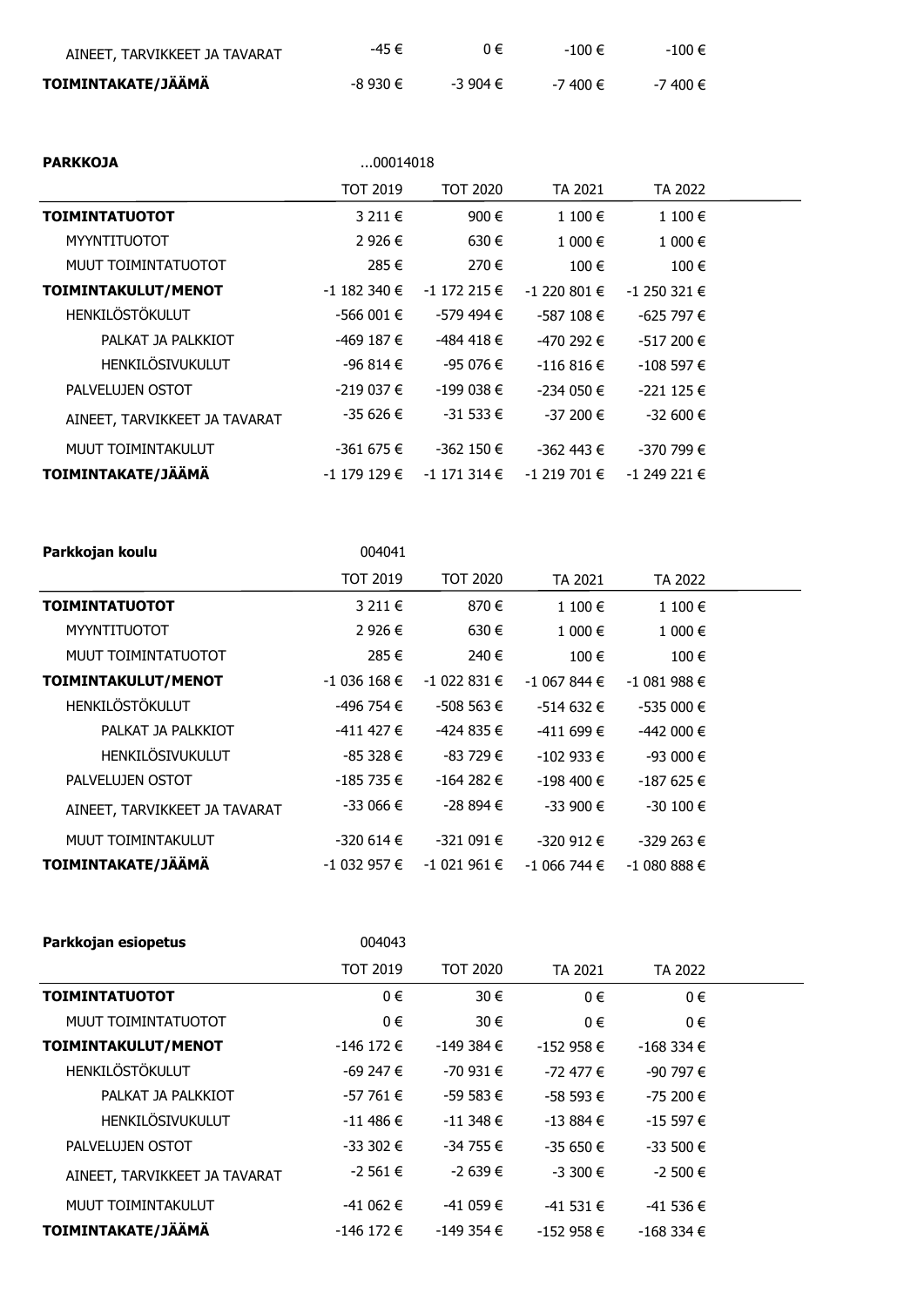| <b>KIRJASTO- JA KULTTUURIPALVELUT</b> | 00014510        |                 |               |               |  |
|---------------------------------------|-----------------|-----------------|---------------|---------------|--|
|                                       | <b>TOT 2019</b> | <b>TOT 2020</b> | TA 2021       | TA 2022       |  |
| <b>TOIMINTATUOTOT</b>                 | 6 110 €         | 2 548 €         | 2 100 €       | 1 330 €       |  |
| <b>MYYNTITUOTOT</b>                   | 109€            | 18€             | 0€            | 0€            |  |
| <b>MAKSUTUOTOT</b>                    | 1116€           | 669€            | 800€          | 300 €         |  |
| TUET JA AVUSTUKSET                    | 1 000 €         | $0 \in$         | $0 \in$       | $0 \in$       |  |
| MUUT TOIMINTATUOTOT                   | 3 885 €         | 1 861 €         | 1 300 €       | 1 030 €       |  |
| TOIMINTAKULUT/MENOT                   | -411 730 €      | -398 972 €      | -428 830 €    | $-443$ 472 €  |  |
| <b>HENKILÖSTÖKULUT</b>                | $-150586 \in$   | $-146$ 450 €    | $-161999 \in$ | $-168396 \in$ |  |
| PALKAT JA PALKKIOT                    | $-123390€$      | $-118858€$      | $-132$ 445 €  | $-136914 \in$ |  |
| HENKILÖSIVUKULUT                      | -27 246 €       | -27 592 €       | $-29554 \in$  | $-31482 \in$  |  |
| PALVELUJEN OSTOT                      | $-114179€$      | $-106096 \in$   | $-122200 \in$ | $-123150 \in$ |  |
| AINEET, TARVIKKEET JA TAVARAT         | -65 375 €       | $-61264 \in$    | $-58600 \in$  | $-64500 \in$  |  |
| MUUT TOIMINTAKULUT                    | -81 590 €       | $-85162 \in$    | $-86031€$     | $-87427 \in$  |  |
| TOIMINTAKATE/JÄÄMÄ                    | -405 620 €      | -396 424 €      | -426 730 €    | $-442$ 142 €  |  |

| <b>KULTTUURIPALVELUT</b>      | 00014515        |                 |              |              |  |
|-------------------------------|-----------------|-----------------|--------------|--------------|--|
|                               | <b>TOT 2019</b> | <b>TOT 2020</b> | TA 2021      | TA 2022      |  |
| <b>TOIMINTATUOTOT</b>         | 1443€           | 18€             | $0 \in$      | 0€           |  |
| <b>MYYNTITUOTOT</b>           | 109€            | 18€             | $0 \in$      | 0€           |  |
| TUET JA AVUSTUKSET            | 1 000 €         | $0 \in$         | 0€           | 0€           |  |
| MUUT TOIMINTATUOTOT           | 334 $\epsilon$  | $0 \in$         | $0 \in$      | $0 \in$      |  |
| TOIMINTAKULUT/MENOT           | $-10678 \in$    | $-9801€$        | $-16995 \in$ | $-16236 \in$ |  |
| HENKILÖSTÖKULUT               | $-6079 \in$     | $-5651€$        | $-6245 \in$  | $-6586€$     |  |
| PALKAT JA PALKKIOT            | $-5031€$        | -4 707 €        | $-5195€$     | -5 446 €     |  |
| HENKILÖSIVUKULUT              | $-1048€$        | -944 €          | $-1050€$     | $-1140€$     |  |
| PALVELUJEN OSTOT              | $-4600$ €       | $-3988€$        | $-10$ 150 €  | $-9150€$     |  |
| AINEET, TARVIKKEET JA TAVARAT | 0€              | $0 \in$         | -300 €       | $-300€$      |  |
| MUUT TOIMINTAKULUT            | 0€              | -162 €          | -300 €       | $-200€$      |  |
| TOIMINTAKATE/JÄÄMÄ            | $-9235 \in$     | $-9783 \in$     | $-16995 \in$ | $-16236 \in$ |  |

| Kulttuuripalvelut             | 004110          |                 |              |              |  |
|-------------------------------|-----------------|-----------------|--------------|--------------|--|
|                               | <b>TOT 2019</b> | <b>TOT 2020</b> | TA 2021      | TA 2022      |  |
| <b>TOIMINTATUOTOT</b>         | 1443€           | 18€             | 0€           | $0 \in$      |  |
| <b>MYYNTITUOTOT</b>           | 109€            | 18€             | 0€           | 0€           |  |
| TUET JA AVUSTUKSET            | 1 000 €         | $0 \in$         | 0€           | 0€           |  |
| MUUT TOIMINTATUOTOT           | 334€            | $0 \in$         | 0€           | 0€           |  |
| TOIMINTAKULUT/MENOT           | $-10678 \in$    | $-9801€$        | $-16995 \in$ | $-16236 \in$ |  |
| HENKILÖSTÖKULUT               | $-6079 \in$     | $-5651€$        | $-6245 \in$  | $-6586€$     |  |
| PALKAT JA PALKKIOT            | $-5031€$        | $-4707 \in$     | $-5195 \in$  | $-5446 \in$  |  |
| HENKILÖSIVUKULUT              | $-1048€$        | -944 €          | $-1050€$     | $-1140€$     |  |
| PALVELUJEN OSTOT              | $-4600$ €       | $-3988€$        | $-10150 \in$ | $-9150€$     |  |
| AINEET, TARVIKKEET JA TAVARAT | $0 \in$         | $0 \in$         | $-300€$      | $-300€$      |  |
| MUUT TOIMINTAKULUT            | 0€              | $-162€$         | $-300€$      | $-200€$      |  |
| TOIMINTAKATE/JÄÄMÄ            | $-9235 \in$     | $-9783 \in$     | $-16995 \in$ | $-16236 \in$ |  |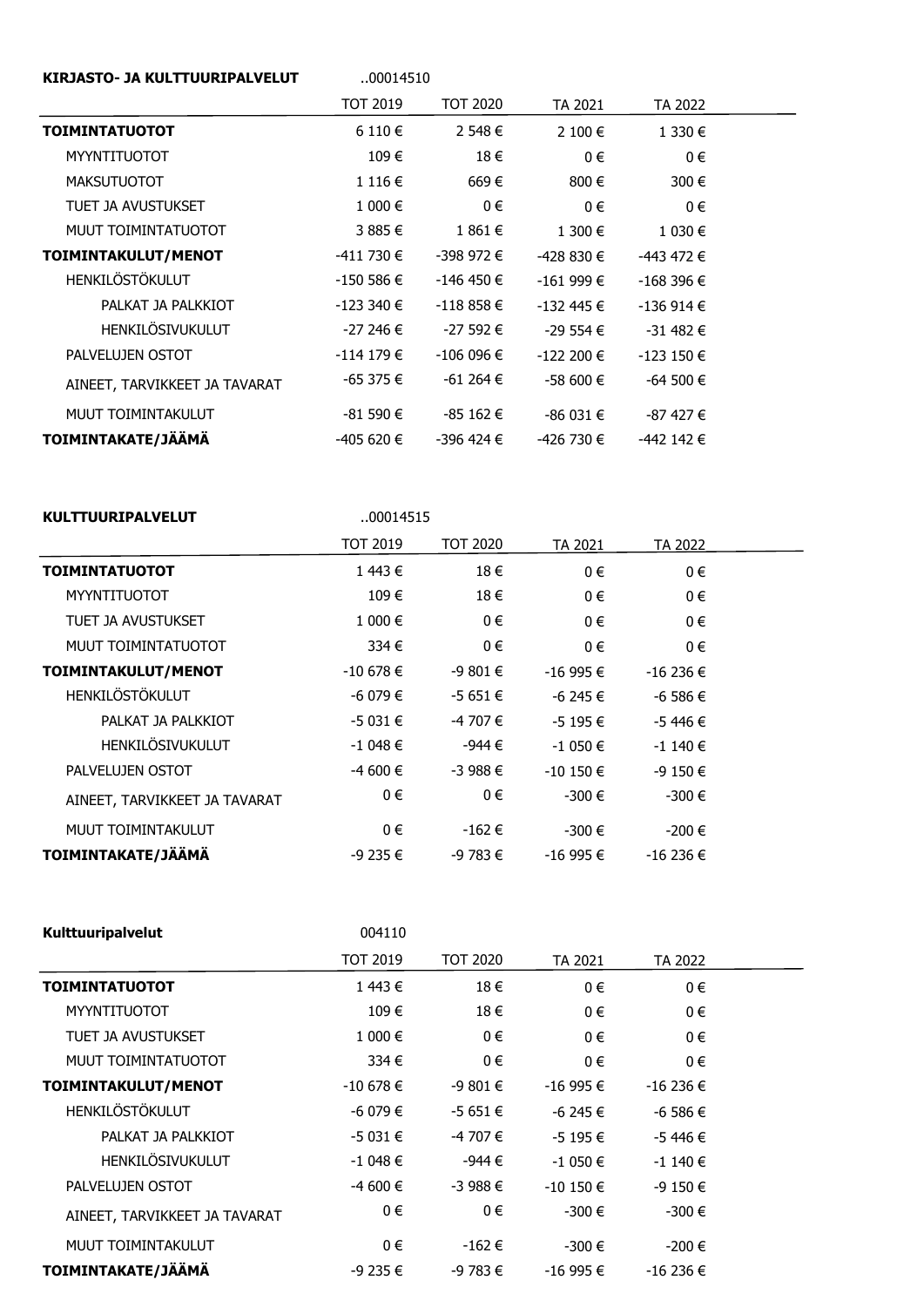| <b>KIRJASTOPALVELUT</b>       | 00014520      |               |               |               |  |
|-------------------------------|---------------|---------------|---------------|---------------|--|
|                               | TOT 2019      | TOT 2020      | TA 2021       | TA 2022       |  |
| <b>TOIMINTATUOTOT</b>         | 4 667 €       | 2 530 €       | 2 100 €       | 1 330 €       |  |
| <b>MAKSUTUOTOT</b>            | 1116€         | 669€          | 800 €         | 300 €         |  |
| MUUT TOIMINTATUOTOT           | 3 5 5 1 €     | 1 861 €       | 1 300 €       | 1 030 €       |  |
| TOIMINTAKULUT/MENOT           | $-331186 \in$ | $-320639 \in$ | -345 835 €    | $-359236 \in$ |  |
| HENKILÖSTÖKULUT               | $-144507 \in$ | -140 799 €    | $-155754 \in$ | $-161810€$    |  |
| PALKAT JA PALKKIOT            | $-118309 \in$ | $-114151 \in$ | $-127250 \in$ | $-131468 \in$ |  |
| HENKILÖSIVUKULUT              | $-26199 \in$  | -26 648 €     | $-28504€$     | -30 342 €     |  |
| PALVELUJEN OSTOT              | $-39714 \in$  | $-33576 \in$  | $-46050 \in$  | $-46000 \in$  |  |
| AINEET, TARVIKKEET JA TAVARAT | $-65375 \in$  | $-61264 \in$  | $-58300 \in$  | $-64200 \in$  |  |
| MUUT TOIMINTAKULUT            | $-81590€$     | $-85001€$     | $-85731 \in$  | $-87227 \in$  |  |
| TOIMINTAKATE/JÄÄMÄ            | $-326519€$    | $-318109 \in$ | $-343735 \in$ | $-357906 \in$ |  |

| TOT 2019      | <b>TOT 2020</b> | TA 2021       | TA 2022       |  |
|---------------|-----------------|---------------|---------------|--|
| 4 667 €       | 2 530 €         | 2 100 €       | 1 330 €       |  |
| 1116€         | 669€            | 800 €         | 300€          |  |
| 3 551 €       | 1861€           | 1 300 €       | 1 030 €       |  |
| $-331186 \in$ | -320 639 €      | -345 835 €    | -359 236 €    |  |
| $-144507 \in$ | -140 799 €      | $-155754 \in$ | $-161810€$    |  |
| $-118309 \in$ | $-114151 \in$   | $-127250 \in$ | $-131468 \in$ |  |
| $-26199 \in$  | $-26698€$       | $-28,504 \in$ | $-30342 \in$  |  |
| $-39714 \in$  | $-33576 \in$    | -46 050 €     | $-46000 \in$  |  |
| $-65375 \in$  | $-61264 \in$    | $-58300 \in$  | $-64200 \in$  |  |
| $-81590 \in$  | $-85001 \in$    | $-85731€$     | -87 227 €     |  |
| $-326519 \in$ | $-318109 \in$   | -343 735 €    | $-357906 \in$ |  |
|               | 004120          |               |               |  |

| <b>KANSALAISOPISTO</b> |                 | 00014525     |              |              |  |  |
|------------------------|-----------------|--------------|--------------|--------------|--|--|
|                        | <b>TOT 2019</b> | TOT 2020     | TA 2021      | TA 2022      |  |  |
| TOIMINTAKULUT/MENOT    | $-31114€$       | $-31617 \in$ | $-31000 \in$ | $-33000 \in$ |  |  |
| PALVELUJEN OSTOT       | $-31114€$       | $-31617 \in$ | $-31000 \in$ | $-33000 \in$ |  |  |
| TOIMINTAKATE/JÄÄMÄ     | $-31114€$       | $-31617€$    | $-31000 \in$ | $-33000 \in$ |  |  |

| Kansalaisopisto     | 004130          |              |              |              |  |
|---------------------|-----------------|--------------|--------------|--------------|--|
|                     | <b>TOT 2019</b> | TOT 2020     | TA 2021      | TA 2022      |  |
| TOIMINTAKULUT/MENOT | $-31114€$       | $-31617 \in$ | $-31000 \in$ | $-33000 \in$ |  |
| PALVELUJEN OSTOT    | $-31114€$       | $-31617 \in$ | $-31000 \in$ | $-33000 \in$ |  |
| TOIMINTAKATE/JÄÄMÄ  | $-31114€$       | $-31617 \in$ | $-31000 \in$ | $-33000 \in$ |  |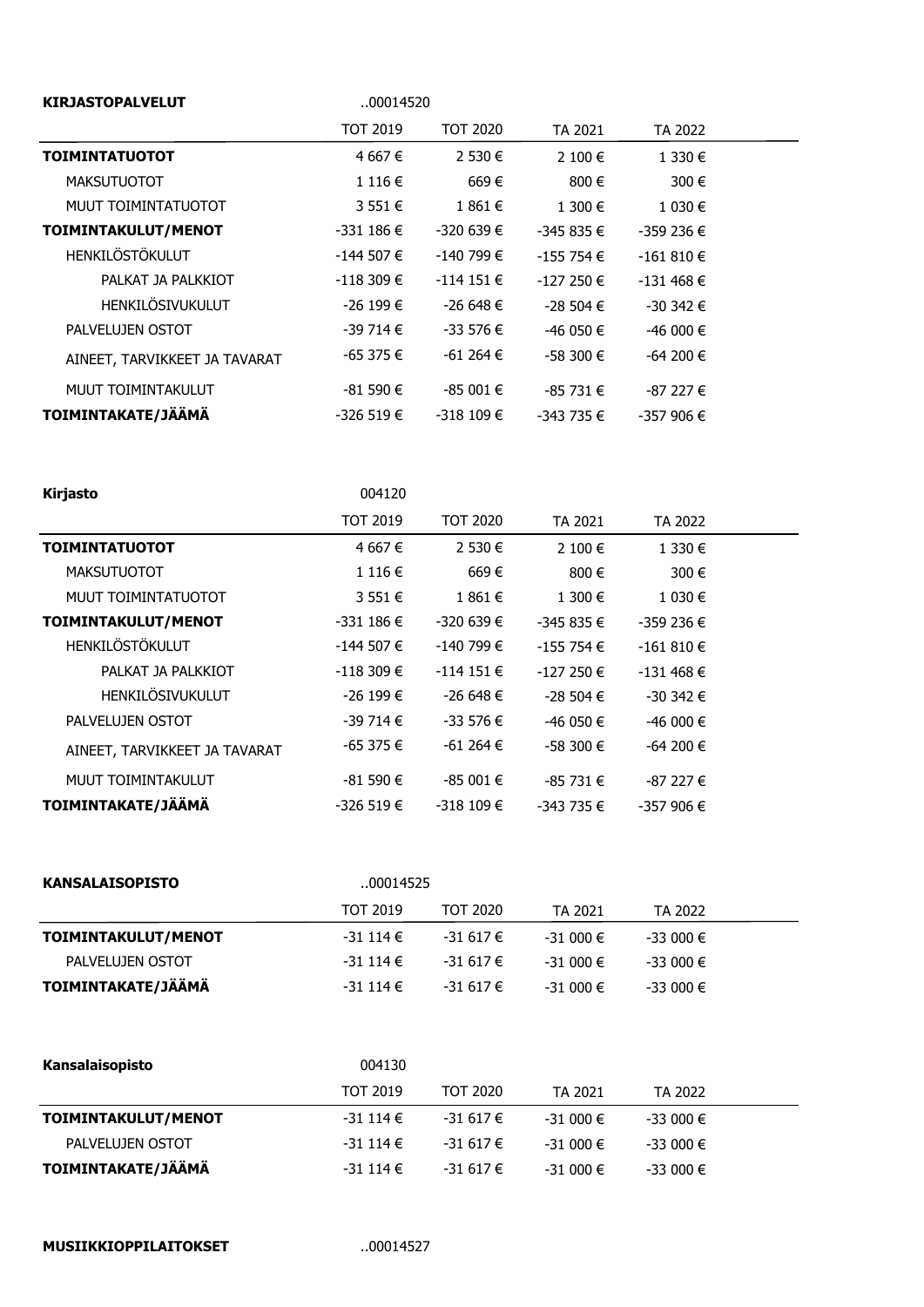|                     | <b>TOT 2019</b> | <b>TOT 2020</b> | TA 2021   | TA 2022    |  |
|---------------------|-----------------|-----------------|-----------|------------|--|
| TOIMINTAKULUT/MENOT | -38 752 €       | -36 915 €       | -35 000 € | -35 000 €  |  |
| PALVELUJEN OSTOT    | -38 752 €       | -36.915 €       | -35 000 € | -35 000 €  |  |
| TOIMINTAKATE/JÄÄMÄ  | -38 752 €       | -36 915 €       | -35 000 € | $-35000$ € |  |

| <b>Musiikkioppilaitokset</b> | 004131          |              |              |              |  |
|------------------------------|-----------------|--------------|--------------|--------------|--|
|                              | <b>TOT 2019</b> | TOT 2020     | TA 2021      | TA 2022      |  |
| TOIMINTAKULUT/MENOT          | -38 752 €       | $-36915 \in$ | $-35000 \in$ | $-35000 \in$ |  |
| PALVELUJEN OSTOT             | -38 752 €       | $-36915 \in$ | $-35000 \in$ | $-35000 \in$ |  |
| TOIMINTAKATE/JÄÄMÄ           | -38 752 €       | $-36915 \in$ | $-35000 \in$ | $-35000 \in$ |  |

## **VAPAA-AIKAPALVELUT** ..00015000

|                               | <b>TOT 2019</b> | <b>TOT 2020</b> | TA 2021       | TA 2022       |  |
|-------------------------------|-----------------|-----------------|---------------|---------------|--|
| <b>TOIMINTATUOTOT</b>         | 68 462 €        | 64 586 €        | 89 900 €      | 88 175 €      |  |
| <b>MYYNTITUOTOT</b>           | 13 801 €        | 22 092 €        | 17 900 €      | 26 550 €      |  |
| TUET JA AVUSTUKSET            | 44 636 €        | 38 952 €        | 67 500 €      | 54 500 €      |  |
| MUUT TOIMINTATUOTOT           | 10 025 €        | 3 543 €         | 4 500 €       | 7 125 €       |  |
| TOIMINTAKULUT/MENOT           | -406 024 €      | $-369005 \in$   | -434 736 €    | -508 220 €    |  |
| <b>HENKILÖSTÖKULUT</b>        | -196 632 €      | -201 875 €      | $-221338 \in$ | $-235569€$    |  |
| PALKAT JA PALKKIOT            | $-161023 \in$   | $-167777 \in$   | $-182997 \in$ | -194 366 €    |  |
| <b>HENKILÖSIVUKULUT</b>       | $-35608 \in$    | -34 099 €       | $-38341 \in$  | -41 204 €     |  |
| PALVELUJEN OSTOT              | -73 853 €       | $-499985€$      | $-71550 \in$  | $-139500 \in$ |  |
| AINEET, TARVIKKEET JA TAVARAT | $-43,409$ €     | $-26138 \in$    | $-43500 \in$  | $-33064 \in$  |  |
| <b>AVUSTUKSET</b>             | $-29500 \in$    | $-29000 \in$    | $-30000 \in$  | $-35000 \in$  |  |
| MUUT TOIMINTAKULUT            | $-62630 \in$    | $-62007 \in$    | $-68348 \in$  | -65 086 €     |  |
| TOIMINTAKATE/JÄÄMÄ            | -337 562 €      | $-304$ 419 €    | -344 836 €    | -420 045 €    |  |

## VAPAA-AIKAPALVELUJEN HALLINTO ...

| .00015001 |  |
|-----------|--|
|           |  |

|                               | <b>TOT 2019</b> | TOT 2020     | TA 2021       | TA 2022       |  |
|-------------------------------|-----------------|--------------|---------------|---------------|--|
| <b>TOIMINTATUOTOT</b>         | 9 782 €         | 17 498 €     | 11 200 €      | 10 700 €      |  |
| <b>MYYNTITUOTOT</b>           | 0€              | 14 073 €     | $6700 \in$    | $6700 \in$    |  |
| MUUT TOIMINTATUOTOT           | 9 782 €         | 3425€        | 4 500 €       | 4 000 €       |  |
| TOIMINTAKULUT/MENOT           | $-105387 \in$   | $-104$ 125 € | $-106507$ €   | $-108934 \in$ |  |
| <b>HENKILÖSTÖKULUT</b>        | -44 175 €       | $-45067 \in$ | $-43755 \in$  | $-42058€$     |  |
| PALKAT JA PALKKIOT            | -36 634 €       | -37 457 €    | $-36,400 \in$ | $-34700 \in$  |  |
| <b>HENKILÖSIVUKULUT</b>       | $-7541€$        | $-7610€$     | $-7355 \in$   | $-7358 \in$   |  |
| PALVELUJEN OSTOT              | $-13894€$       | $-14458 \in$ | $-14650 \in$  | $-13250 \in$  |  |
| AINEET, TARVIKKEET JA TAVARAT | $-3230€$        | -866 €       | $-4$ 100 €    | $-3950€$      |  |
| <b>AVUSTUKSET</b>             | $-29500 \in$    | $-29000 \in$ | $-30000 \in$  | $-35000 \in$  |  |
| MUUT TOIMINTAKULUT            | $-14587€$       | $-14734 \in$ | $-14002 \in$  | $-14676 \in$  |  |
| TOIMINTAKATE/JÄÄMÄ            | $-95605 \in$    | -86 627 €    | $-95307 \in$  | -98 234 €     |  |

| Vapaa-aikatoimi hallinto | 004201          |          |         |         |
|--------------------------|-----------------|----------|---------|---------|
|                          | <b>TOT 2019</b> | TOT 2020 | TA 2021 | TA 2022 |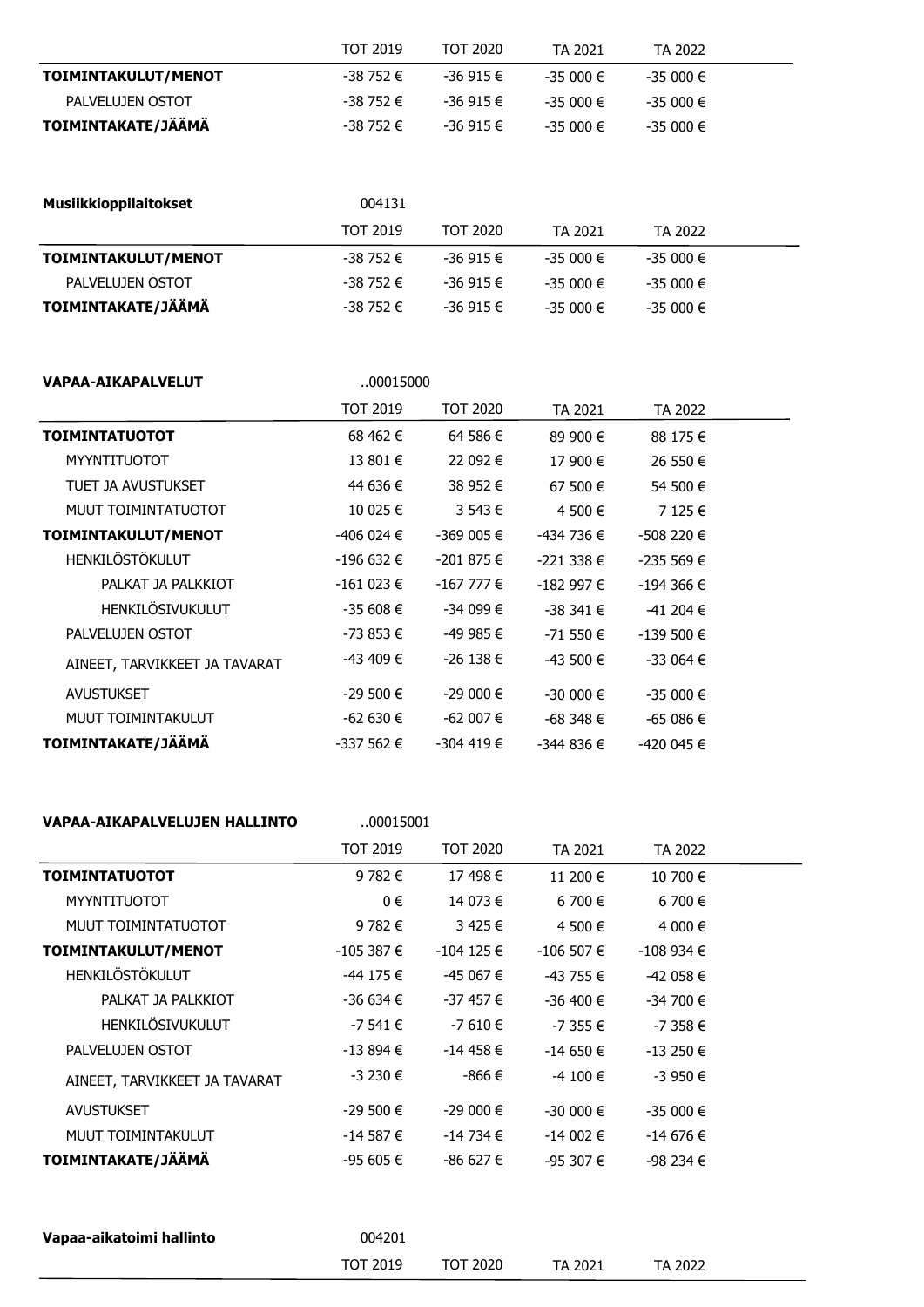| <b>TOIMINTATUOTOT</b>         | $213 \in$     | 25 €         | $0 \in$       | $0 \in$      |  |
|-------------------------------|---------------|--------------|---------------|--------------|--|
| MUUT TOIMINTATUOTOT           | $213 \in$     | 25 €         | $0 \in$       | 0€           |  |
| TOIMINTAKULUT/MENOT           | $-90696 \in$  | $-88303 \in$ | $-90.387 \in$ | $-90000 \in$ |  |
| <b>HENKILÖSTÖKULUT</b>        | $-44$ 162 €   | $-45067 \in$ | $-43755 \in$  | $-42058 \in$ |  |
| PALKAT JA PALKKIOT            | -36 623 €     | $-37457 \in$ | $-36,400$ €   | $-34700 \in$ |  |
| <b>HENKILÖSIVUKULUT</b>       | $-7539 \in$   | $-7610€$     | $-7355 \in$   | $-7358 \in$  |  |
| PALVELUJEN OSTOT              | $-9040€$      | $-7371€$     | $-9250€$      | $-4300$ €    |  |
| AINEET, TARVIKKEET JA TAVARAT | $-1794€$      | -705 €       | $-1700$ €     | $-2.350€$    |  |
| <b>AVUSTUKSET</b>             | $-29500 \in$  | $-29000 \in$ | $-30000 \in$  | $-35000 \in$ |  |
| MUUT TOIMINTAKULUT            | -6 200 €      | $-6$ 160 €   | $-5682 \in$   | $-6291€$     |  |
| TOIMINTAKATE/JÄÄMÄ            | $-90,483 \in$ | $-88278 \in$ | $-90.387 \in$ | $-90000 \in$ |  |

| Isojärven leirimaja           | 004205          |                 |              |              |  |
|-------------------------------|-----------------|-----------------|--------------|--------------|--|
|                               | <b>TOT 2019</b> | <b>TOT 2020</b> | TA 2021      | TA 2022      |  |
| <b>TOIMINTATUOTOT</b>         | 9 570 €         | 17 473 €        | 11 200 €     | 10 700 €     |  |
| <b>MYYNTITUOTOT</b>           | 0€              | 14 073 €        | $6700 \in$   | 6 700 €      |  |
| MUUT TOIMINTATUOTOT           | 9 570 €         | 3 400 €         | 4 500 €      | 4 000 €      |  |
| TOIMINTAKULUT/MENOT           | $-14691€$       | $-15821 \in$    | $-16120 \in$ | $-18934 \in$ |  |
| HENKILÖSTÖKULUT               | $-13 \in$       | $0 \in$         | $0 \in$      | 0€           |  |
| PALKAT JA PALKKIOT            | $-11 \in$       | $0 \in$         | $0 \in$      | $0 \in$      |  |
| <b>HENKILÖSIVUKULUT</b>       | -2€             | $0 \in$         | $0 \in$      | 0€           |  |
| PALVELUJEN OSTOT              | -4 854 €        | $-7087€$        | $-5400 \in$  | $-8950 \in$  |  |
| AINEET, TARVIKKEET JA TAVARAT | $-1$ 436 €      | $-161 \in$      | $-2400 \in$  | $-1600 \in$  |  |
| MUUT TOIMINTAKULUT            | $-8.387 \in$    | $-8573 \in$     | $-8320 \in$  | $-8.384 \in$ |  |
| TOIMINTAKATE/JÄÄMÄ            | $-5121€$        | 1651€           | $-4920€$     | $-8234€$     |  |

| <b>NUORISOPALVELUT</b>        | 00015010        |                 |               |               |  |
|-------------------------------|-----------------|-----------------|---------------|---------------|--|
|                               | <b>TOT 2019</b> | <b>TOT 2020</b> | TA 2021       | TA 2022       |  |
| <b>TOIMINTATUOTOT</b>         | 37 711 €        | 32 227 €        | 51 700 €      | 46 000 €      |  |
| <b>MYYNTITUOTOT</b>           | 864 €           | $217 \in$       | 700 €         | 1 000 €       |  |
| TUET JA AVUSTUKSET            | 36 636 €        | 31 952 €        | 51 000 €      | 45 000 €      |  |
| MUUT TOIMINTATUOTOT           | 212€            | 59€             | $0 \in$       | $0 \in$       |  |
| TOIMINTAKULUT/MENOT           | $-165263 \in$   | $-140948 \in$   | $-180$ 108 €  | $-205857€$    |  |
| HENKILÖSTÖKULUT               | $-115262 \in$   | $-104$ 168 €    | $-122179€$    | $-141968 \in$ |  |
| PALKAT JA PALKKIOT            | $-93$ 473 €     | -86 465 €       | $-101787 \in$ | $-117046 \in$ |  |
| <b>HENKILÖSIVUKULUT</b>       | $-21789 \in$    | $-17703 \in$    | $-20,392$ €   | $-24923 \in$  |  |
| PALVELUJEN OSTOT              | $-16682 \in$    | $-11564 \in$    | $-19100 \in$  | $-22675 \in$  |  |
| AINEET, TARVIKKEET JA TAVARAT | $-12695 \in$    | $-3930€$        | $-12250 \in$  | $-14914€$     |  |
| MUUT TOIMINTAKULUT            | -20 624 €       | $-21286€$       | $-26579€$     | -26 299 €     |  |
| TOIMINTAKATE/JÄÄMÄ            | $-127552 \in$   | $-108$ 720 €    | $-128$ 408 €  | $-159857 \in$ |  |

| <b>Nuorisovaltuusto</b> | 004208          |             |              |              |  |
|-------------------------|-----------------|-------------|--------------|--------------|--|
|                         | <b>TOT 2019</b> | TOT 2020    | TA 2021      | TA 2022      |  |
| TOIMINTAKULUT/MENOT     | -4 162 €        | -3 023 €    | $-5.361 \in$ | $-3954€$     |  |
| HENKILÖSTÖKULUT         | $-1020€$        | $-1390 \in$ | $-1$ 561 €   | $-1.354 \in$ |  |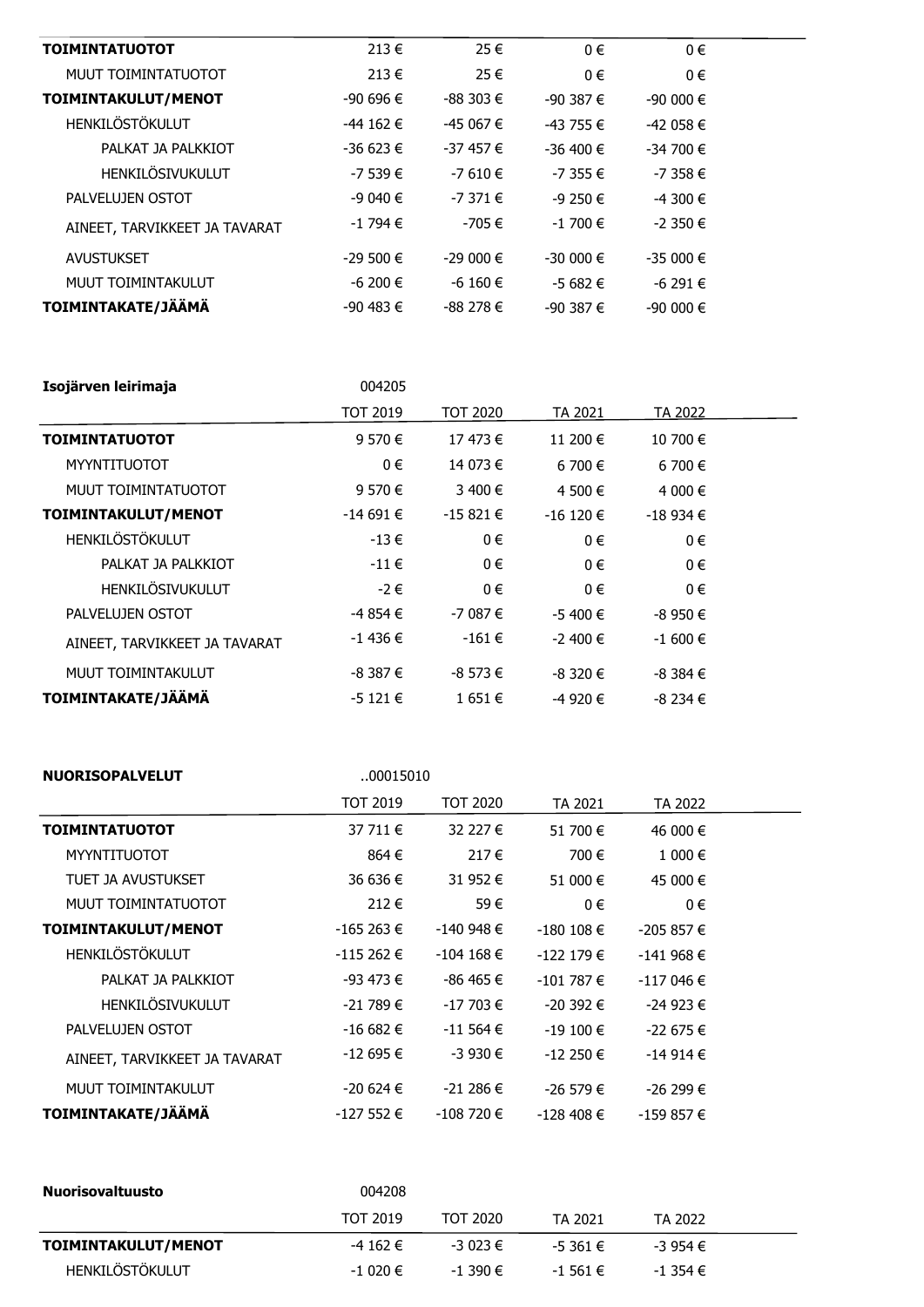| PALKAT JA PALKKIOT            | $-1020$ €   | $-1390$ €   | $-1500 \in$ | $-1300 \in$ |
|-------------------------------|-------------|-------------|-------------|-------------|
| HENKILÖSIVUKULUT              | $0 \in$     | $0 \in$     | -61 €       | $-54 \in$   |
| PALVELUJEN OSTOT              | $-2665 \in$ | $-1$ 465 €  | $-2600$ €   | $-1550€$    |
| AINEET, TARVIKKEET JA TAVARAT | $-315 \in$  | -67 €       | $-1100$ €   | -950 €      |
| MUUT TOIMINTAKULUT            | $-163 \in$  | $-100 \in$  | $-100 \in$  | $-100 \in$  |
| TOIMINTAKATE/JÄÄMÄ            | $-4$ 162 €  | $-3023 \in$ | $-5361 \in$ | $-3954€$    |
|                               |             |             |             |             |

| <b>Nuorisotoimi</b>           | 004210          |                 |               |              |  |
|-------------------------------|-----------------|-----------------|---------------|--------------|--|
|                               | <b>TOT 2019</b> | <b>TOT 2020</b> | TA 2021       | TA 2022      |  |
| <b>TOIMINTATUOTOT</b>         | 988€            | 276€            | 700€          | 11 000 €     |  |
| <b>MYYNTITUOTOT</b>           | 864€            | 217€            | 700€          | 1 000 €      |  |
| TUET JA AVUSTUKSET            | $0 \in$         | $0 \in$         | $0 \in$       | 10 000 €     |  |
| MUUT TOIMINTATUOTOT           | 125€            | 59€             | $0 \in$       | 0€           |  |
| TOIMINTAKULUT/MENOT           | $-92713 \in$    | -78 037 €       | $-96101 \in$  | $-84264 \in$ |  |
| HENKILÖSTÖKULUT               | $-59712 \in$    | $-50594 \in$    | $-61306 \in$  | $-53569 \in$ |  |
| PALKAT JA PALKKIOT            | -48 807 €       | $-41562 \in$    | $-50944 \in$  | $-43769 \in$ |  |
| HENKILÖSIVUKULUT              | $-10904 \in$    | $-9032 \in$     | $-10,362$ €   | $-9800 \in$  |  |
| PALVELUJEN OSTOT              | -8 456 €        | $-7072$ €       | $-9100 \in$   | $-6550 \in$  |  |
| AINEET, TARVIKKEET JA TAVARAT | $-7164 \in$     | $-2930€$        | $-6350 \in$   | $-4800 \in$  |  |
| MUUT TOIMINTAKULUT            | $-17381 \in$    | $-17$ 442 €     | $-19345 \in$  | $-19345 \in$ |  |
| TOIMINTAKATE/JÄÄMÄ            | $-91725 \in$    | $-777761€$      | $-95,401 \in$ | $-73264 \in$ |  |

| Kerhotoiminta           | 004213          |                 |         |         |  |
|-------------------------|-----------------|-----------------|---------|---------|--|
|                         | <b>TOT 2019</b> | <b>TOT 2020</b> | TA 2021 | TA 2022 |  |
| TOIMINTAKULUT/MENOT     | $-2$ 156 €      | 53 €            | 0€      | $0 \in$ |  |
| <b>HENKILÖSTÖKULUT</b>  | $-2$ 124 €      | 53€             | $0 \in$ | $0 \in$ |  |
| PALKAT JA PALKKIOT      | -8€             | 0€              | 0€      | $0 \in$ |  |
| <b>HENKILÖSIVUKULUT</b> | $-2$ 117 €      | 53€             | 0€      | $0 \in$ |  |
| PALVELUJEN OSTOT        | $-16 \in$       | 0€              | 0€      | $0 \in$ |  |
| MUUT TOIMINTAKULUT      | $-15 \in$       | 0€              | 0€      | 0€      |  |
| TOIMINTAKATE/JÄÄMÄ      | $-2$ 156 €      | 53€             | $0 \in$ | $0 \in$ |  |

| Työpajatoiminta               | 004215          |                 |              |              |  |
|-------------------------------|-----------------|-----------------|--------------|--------------|--|
|                               | <b>TOT 2019</b> | <b>TOT 2020</b> | TA 2021      | TA 2022      |  |
| <b>TOIMINTATUOTOT</b>         | 28 000 €        | 13 087 €        | 23 500 €     | $0 \in$      |  |
| TUET JA AVUSTUKSET            | 28 000 €        | 13 087 €        | 23 500 €     | $0 \in$      |  |
| TOIMINTAKULUT/MENOT           | -37 699 €       | $-21424 \in$    | $-34340€$    | $-21931€$    |  |
| <b>HENKILÖSTÖKULUT</b>        | $-28603 \in$    | $-18107 \in$    | $-23$ 426 €  | $-14633 \in$ |  |
| PALKAT JA PALKKIOT            | $-23753 \in$    | $-15128 \in$    | $-19488 \in$ | $-12100 \in$ |  |
| <b>HENKILÖSIVUKULUT</b>       | -4 850 €        | $-2979€$        | $-3938€$     | $-2$ 533 €   |  |
| PALVELUJEN OSTOT              | $-2975€$        | $-1301 \in$     | $-4000$ €    | $-1675 \in$  |  |
| AINEET, TARVIKKEET JA TAVARAT | -4 892 €        | -776 €          | $-3900$ €    | $-2800 \in$  |  |
| MUUT TOIMINTAKULUT            | $-1229 \in$     | $-1240€$        | $-3014€$     | $-2822 \in$  |  |
| TOIMINTAKATE/JÄÄMÄ            | $-9699 \in$     | $-8337 \in$     | $-10840 \in$ | $-21931€$    |  |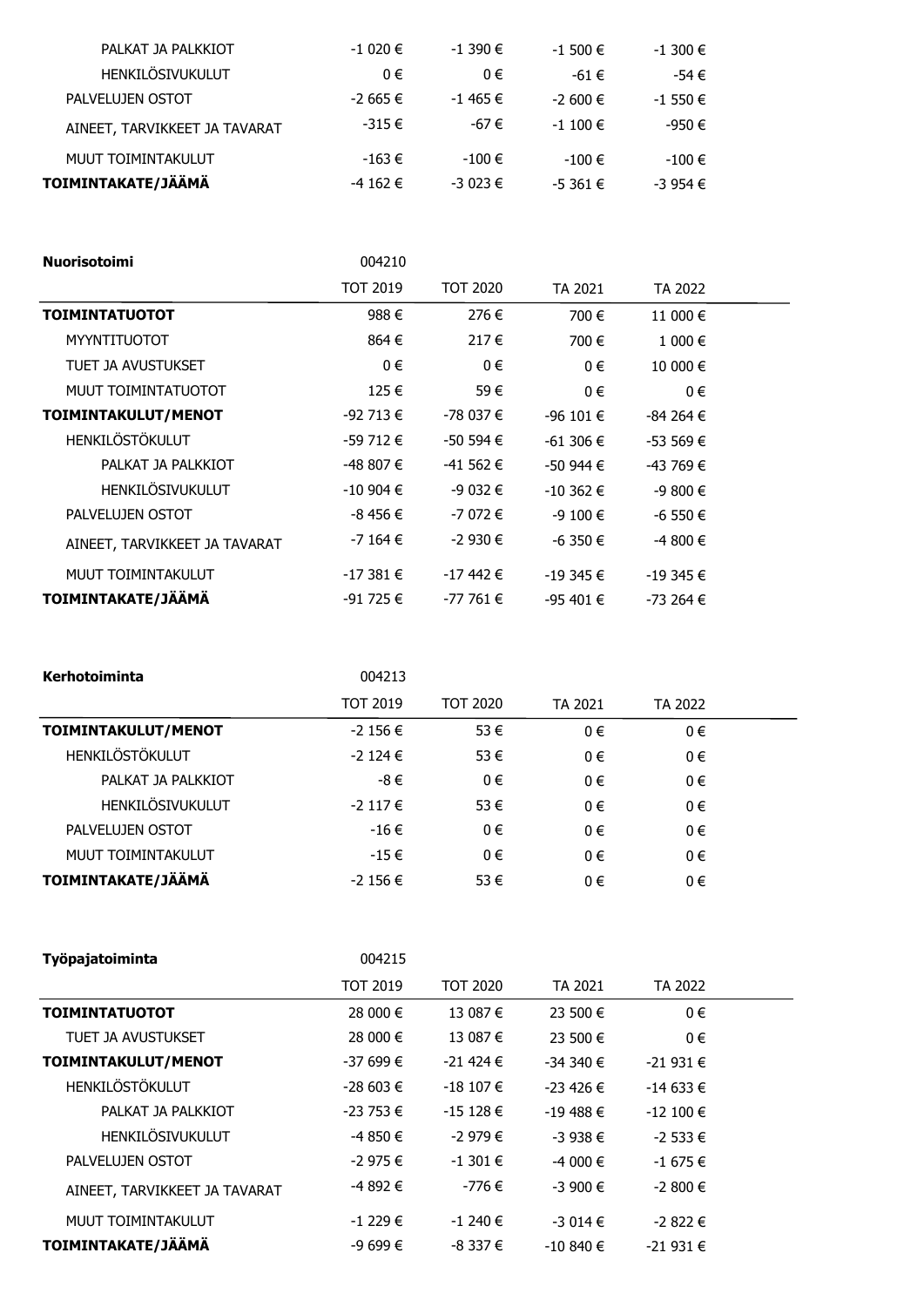| Etsivä nuorisotyö             | 004218          |                 |              |              |  |
|-------------------------------|-----------------|-----------------|--------------|--------------|--|
|                               | <b>TOT 2019</b> | <b>TOT 2020</b> | TA 2021      | TA 2022      |  |
| <b>TOIMINTATUOTOT</b>         | 8 723 €         | 18 865 €        | 27 500 €     | 25 000 €     |  |
| TUET JA AVUSTUKSET            | 8 636 €         | 18 865 €        | 27 500 €     | 25 000 €     |  |
| MUUT TOIMINTATUOTOT           | 88€             | $0 \in$         | $0 \in$      | 0€           |  |
| TOIMINTAKULUT/MENOT           | $-28533 \in$    | $-38518€$       | $-44307 \in$ | -49 963 €    |  |
| <b>HENKILÖSTÖKULUT</b>        | $-23803 \in$    | $-34131 \in$    | $-35887€$    | $-35881€$    |  |
| PALKAT JA PALKKIOT            | $-19885 \in$    | $-28385 \in$    | $-29855 \in$ | $-29670 \in$ |  |
| HENKILÖSIVUKULUT              | $-3918€$        | $-5746 \in$     | $-6032 \in$  | $-6211€$     |  |
| PALVELUJEN OSTOT              | $-2570€$        | $-1727 \in$     | $-3,400 \in$ | $-8700 \in$  |  |
| AINEET, TARVIKKEET JA TAVARAT | -325 €          | $-157 \in$      | -900 €       | -1 350 €     |  |
| MUUT TOIMINTAKULUT            | $-1837 \in$     | $-2$ 503 €      | $-4120€$     | -4 032 €     |  |
| TOIMINTAKATE/JÄÄMÄ            | $-19810€$       | $-19653 \in$    | $-16807 \in$ | $-24963 \in$ |  |

| Pornaisten malli              | 004209          |                 |         |              |  |
|-------------------------------|-----------------|-----------------|---------|--------------|--|
|                               | <b>TOT 2019</b> | <b>TOT 2020</b> | TA 2021 | TA 2022      |  |
| <b>TOIMINTATUOTOT</b>         | 0€              | 0€              | $0 \in$ | 10 000 €     |  |
| TUET JA AVUSTUKSET            | $0 \in$         | 0€              | 0€      | 10 000 €     |  |
| TOIMINTAKULUT/MENOT           | $0 \in$         | 0€              | $0 \in$ | -45 744 €    |  |
| HENKILÖSTÖKULUT               | $0 \in$         | 0€              | 0€      | $-36530€$    |  |
| PALKAT JA PALKKIOT            | 0€              | 0€              | $0 \in$ | $-30207 \in$ |  |
| HENKILÖSIVUKULUT              | $0 \in$         | 0€              | 0€      | $-6.324 \in$ |  |
| PALVELUJEN OSTOT              | 0€              | 0€              | $0 \in$ | $-4200$ €    |  |
| AINEET, TARVIKKEET JA TAVARAT | 0€              | 0€              | $0 \in$ | $-5014€$     |  |
| TOIMINTAKATE/JÄÄMÄ            | 0€              | 0€              | $0 \in$ | -35 744 €    |  |

| <b>LIIKUNTAPALVELUT</b> | 00015015        |                 |               |  |
|-------------------------|-----------------|-----------------|---------------|--|
|                         | <b>TOT 2019</b> | <b>TOT 2020</b> | TA 2021       |  |
| <b>TOIMINTATUOTOT</b>   | 20 969 €        | 14 861 €        | 27 000 €      |  |
| <b>MYYNTITUOTOT</b>     | 12 938 €        | 7 802 €         | 10 500 €      |  |
| TUET JA AVUSTUKSET      | $8000 \in$      | 7 000 €         | 16 500 €      |  |
| MUUT TOIMINTATUOTOT     | 31 $\epsilon$   | 59€             | $0 \in$       |  |
| TOIMINTAKULUT/MENOT     | $-135374 \in$   | $-123933 \in$   | $-148121 \in$ |  |
| HENKILÖSTÖKULUT         | $-37195 \in$    | $-52641 \in$    | $-55404 \in$  |  |

| TOIMINTAKATE/JÄÄMÄ            | $-114405 \in$ | $-109072 \in$ | $-121121 \in$ | $-162$ 429 €  |  |
|-------------------------------|---------------|---------------|---------------|---------------|--|
| MUUT TOIMINTAKULUT            | $-27419€$     | $-25987€$     | $-27767 \in$  | $-24111 \in$  |  |
|                               |               |               |               |               |  |
| AINEET, TARVIKKEET JA TAVARAT | -27 484 €     | $-21341 \in$  | $-27150 \in$  | $-12950 \in$  |  |
| PALVELUJEN OSTOT              | $-43276 \in$  | $-23963 \in$  | $-37800 \in$  | $-102$ 175 €  |  |
| HENKILÖSIVUKULUT              | $-6278 \in$   | -8 786 €      | $-10594 \in$  | $-8922$ €     |  |
| PALKAT JA PALKKIOT            | -30 917 €     | -43 854 €     | $-44810€$     | $-42620€$     |  |
| HENKILÖSTÖKULUT               | $-37195 \in$  | $-52641 \in$  | $-55404 \in$  | $-51542 \in$  |  |
| TOIMINTAKULUT/MENOT           | $-135374 \in$ | $-123933 \in$ | $-148121 \in$ | $-190779 \in$ |  |
| MUUT TOIMINTATUOTOT           | $31 \in$      | 59€           | $0 \in$       | $0 \in$       |  |
| TUET JA AVUSTUKSET            | 8000€         | 7 000 €       | 16 500 €      | 9 500 €       |  |
| <b>MYYNTITUOTOT</b>           | 12 938 €      | 7 802 €       | 10 500 €      | 18 850 €      |  |

TA 2022 28 350 €

| Liikuntatoimi | 004220          |          |         |         |
|---------------|-----------------|----------|---------|---------|
|               | <b>TOT 2019</b> | TOT 2020 | TA 2021 | TA 2022 |